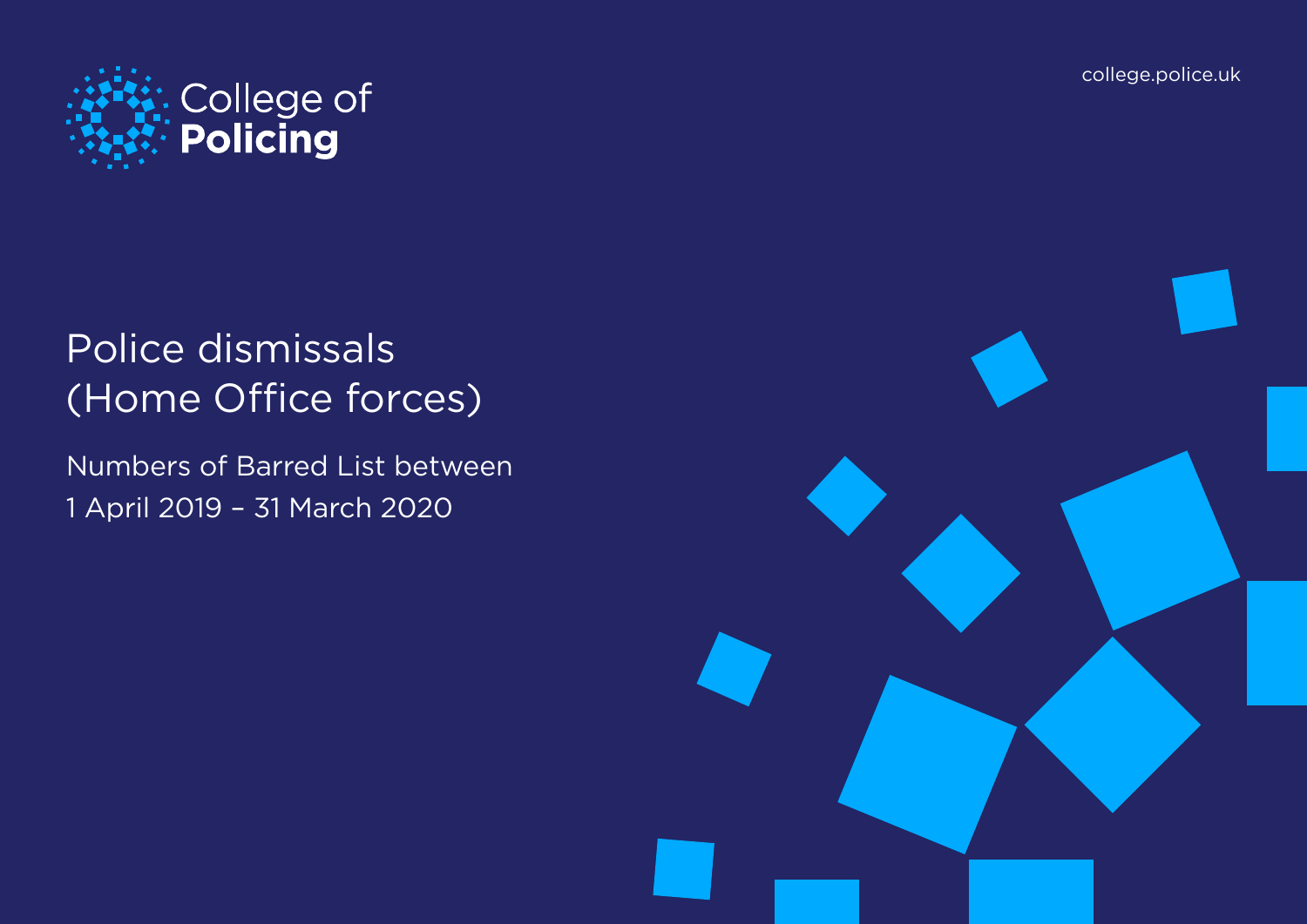## **Contents**

| <b>Objective</b>                                                                        | 3               |
|-----------------------------------------------------------------------------------------|-----------------|
| <b>Information</b>                                                                      | 3               |
| <b>Barred List figures - police officers</b>                                            | 4               |
| Total dismissals                                                                        | $\overline{4}$  |
| Dismissals by rank                                                                      | 10 <sup>1</sup> |
| Reasons for dismissal                                                                   | 11              |
| <b>Barred List figures - Special Constabulary</b>                                       | 16              |
| Outcome by rank                                                                         | 22              |
| Reasons for dismissal                                                                   | 23              |
| Protected characteristics of police officers and<br>members of the Special Constabulary | 27              |
| <b>Barred List figures - police staff</b>                                               | 28              |
| Reasons for dismissal                                                                   | 34              |
| Protected characteristics of police staff                                               | 40              |
| <b>Publication of information</b>                                                       | 41              |

© College of Policing Limited (2020)

All rights reserved. No part of this publication may be reproduced, modified, amended, stored in any retrieval system or transmitted, in any form or by any means, without the prior written permission of the College or as expressly permitted by law.

Anyone wishing to copy or re-use all or part of this document for purposes other than expressly permitted by law will need a licence. Licence applications can be sent to the College of Policing lead for IPR/licensing.

Where we have identified any third-party copyright material, you will need permission from the copyright holders concerned.

For any other enquiries about the content of the document, please email **contactus@college.pnn.police.uk**

College of Policing Limited Leamington Road Ryton-on-Dunsmore Coventry CV8 3EN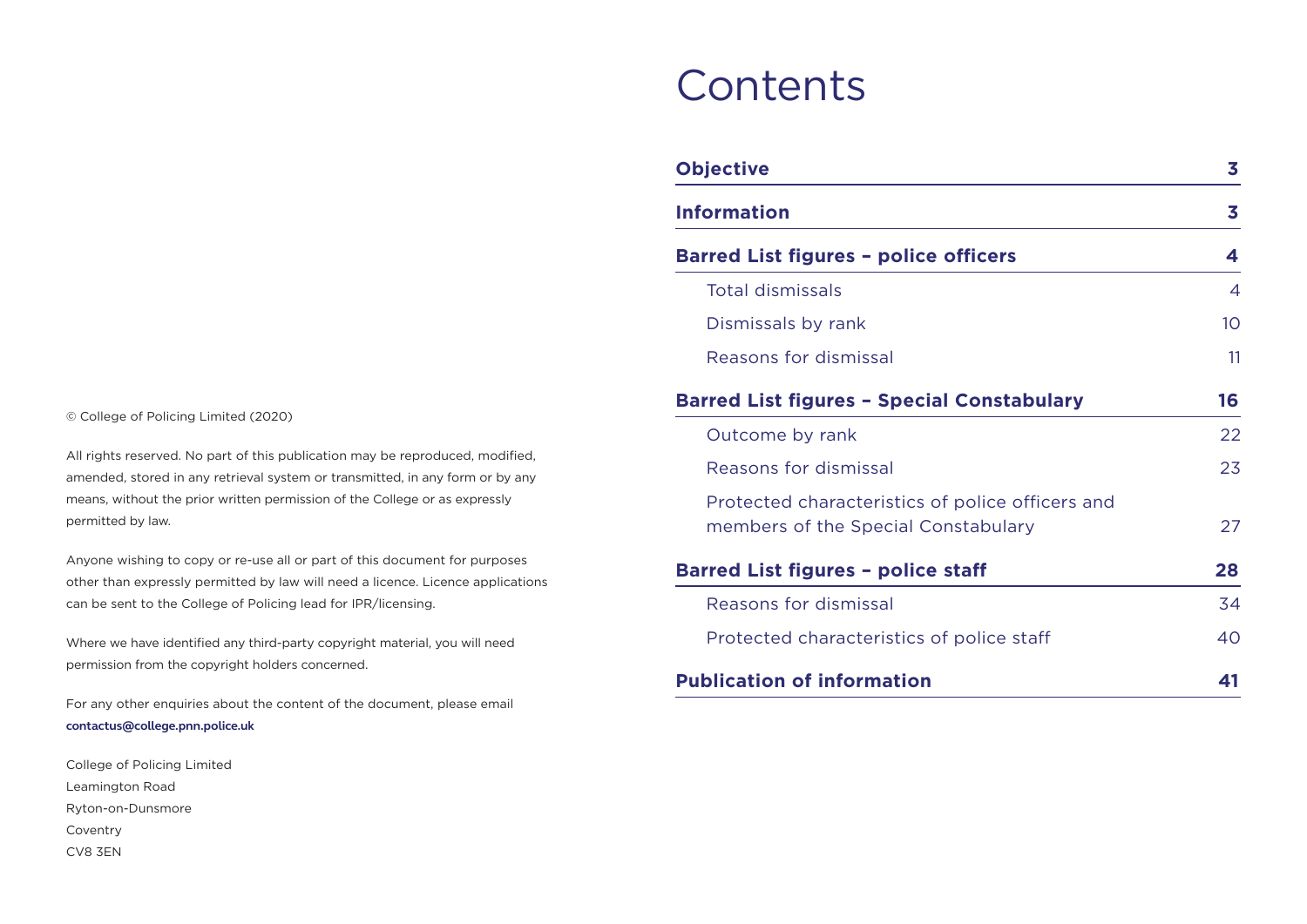## <span id="page-2-0"></span>**Objective**

To report on outcomes regarding dismissals for the most serious discipline matters investigated (ie, gross misconduct<sup>1</sup>), as well as dismissals for unsatisfactory performance and attendance, therefore establishing opportunities to determine trends, inform wider learning, and improve integrity and public confidence.

## Information

The Barred List<sup>2</sup>, which was introduced by legislation effective from 15 December 2017, replaced the previous College of Policing ('the College') Disapproved Register, which was established on 1 December 2013 and relied on forces voluntarily sharing information about dismissals. The Barred List legislation now compels Home Office forces to provide details

to the College of those officers, members of the Special Constabulary and police staff who have been dismissed while serving, or after having retired or resigned.

In addition to data from Home Office forces in England and Wales, the Disapproved Register included data from British Transport Police, Ministry of Defence Police and States of Jersey Police. The Barred List legislation does not apply to individuals barred from non-Home Office forces, so data from British Transport Police, Ministry of Defence Police and States of Jersey Police are not included in this report.

The figures contained in this report relate to police officers, members of the Special Constabulary and police staff who were placed on the Barred List due to being dismissed between 1 April 2019 and 31 March 2020.

Previously, police regulations (since 12 January 2015) prevented officers from resigning or retiring while subject to a gross misconduct investigation (excluding exceptional circumstances). Since 15 December 2017, at the same time as the introduction of the Barred List legislation, new legislation came into effect permitting officers to retire or resign while under gross misconduct investigation. The same legislation $3$ now allows forces to continue conduct proceedings even when an officer has left the force.

There is no legislation that prevents members of police staff from retiring or resigning while under investigation for gross misconduct. Forces are not under a regulatory obligation to hold post-employment hearings. It is up to the force to decide whether such a post-employment hearing, convened according to local employment practices, should be held to determine if the individual would have been dismissed and should be placed on the Barred List.



A gross misconduct investigation is one where, if the allegation is proven, it could result in dismissal.

<sup>2</sup> The Police Barred List and Police Advisory List Regulations 2017.

<sup>3</sup> The Police (Conduct, Complaints and Misconduct and Appeal Tribunal) (Amendment) Regulations 2017.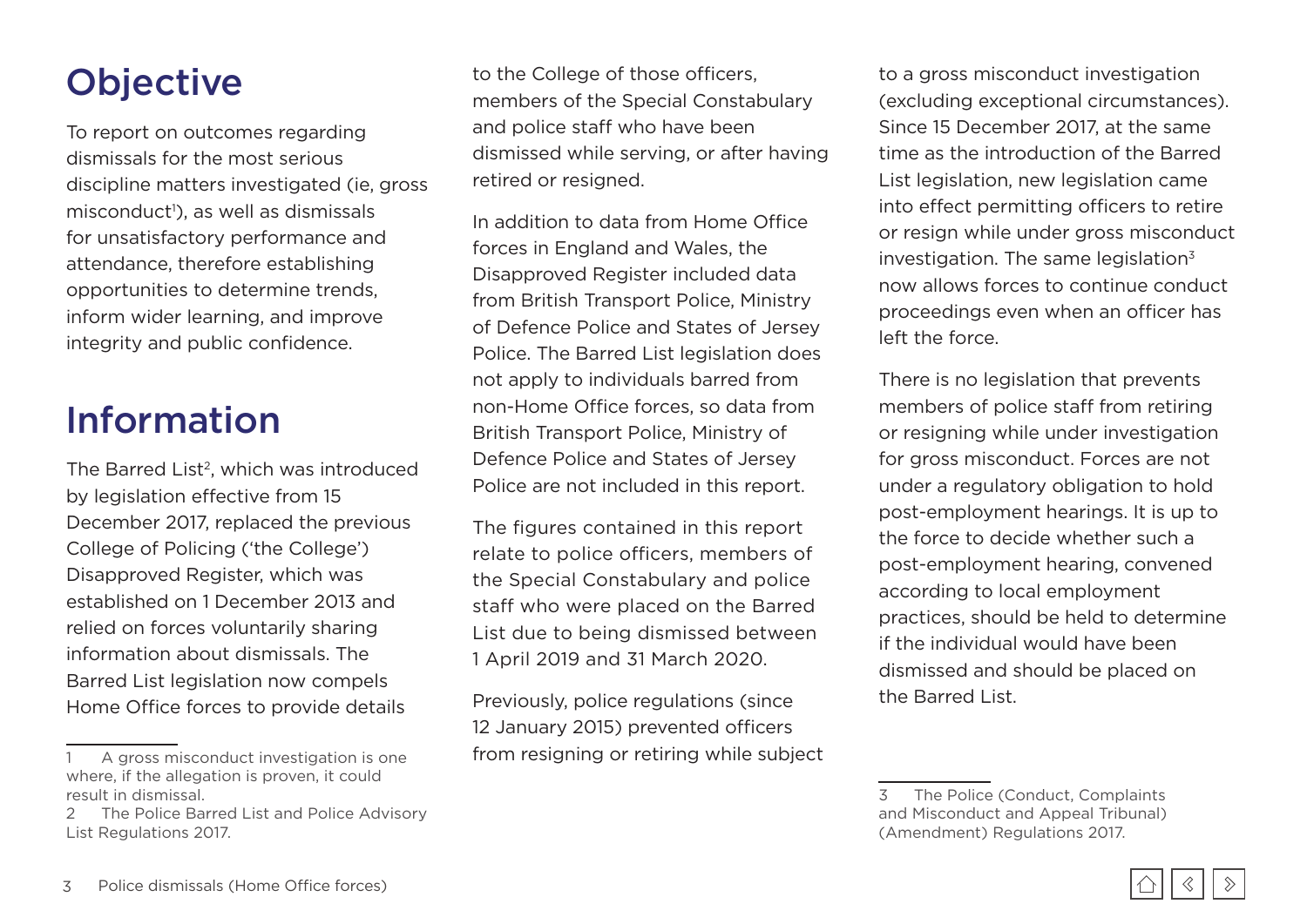## <span id="page-3-0"></span>Barred List figures – police officers

## Total dismissals

The figures in Table 1 refer to police officers (excluding members of the Special Constabulary) placed on the Barred List in the reporting period of 1 April 2019 to 31 March 2020.

#### **Table 1: Regular officers placed on the Barred List between 1 April 2019 and 31 March 2020**

| <b>Force</b>        | <b>Dismissed</b><br>while serving | <b>Dismissed</b><br>post-resignation | <b>Dismissed</b><br>post-retirement | <b>Total</b>   |
|---------------------|-----------------------------------|--------------------------------------|-------------------------------------|----------------|
| Avon and Somerset   | 5                                 | $\overline{4}$                       |                                     | 9              |
| <b>Bedfordshire</b> | $\overline{3}$                    | 1                                    |                                     | $\overline{4}$ |
| Cambridgeshire      | $\overline{2}$                    | 2                                    |                                     | $\overline{4}$ |
| Cheshire            | 1                                 | 2                                    |                                     | $\overline{3}$ |
| City of London      |                                   |                                      |                                     | $\circ$        |
| Cleveland           |                                   |                                      |                                     | $\circ$        |
| Cumbria             | $\overline{2}$                    | 1                                    |                                     | $\overline{3}$ |
| Derbyshire          | $\overline{2}$                    |                                      |                                     | $\overline{3}$ |
| Devon and Cornwall  | $\mathbf{1}$                      |                                      |                                     | 1              |
| <b>Dorset</b>       | $\overline{2}$                    | $\overline{3}$                       |                                     | 5              |
| Durham              | 1                                 |                                      |                                     |                |

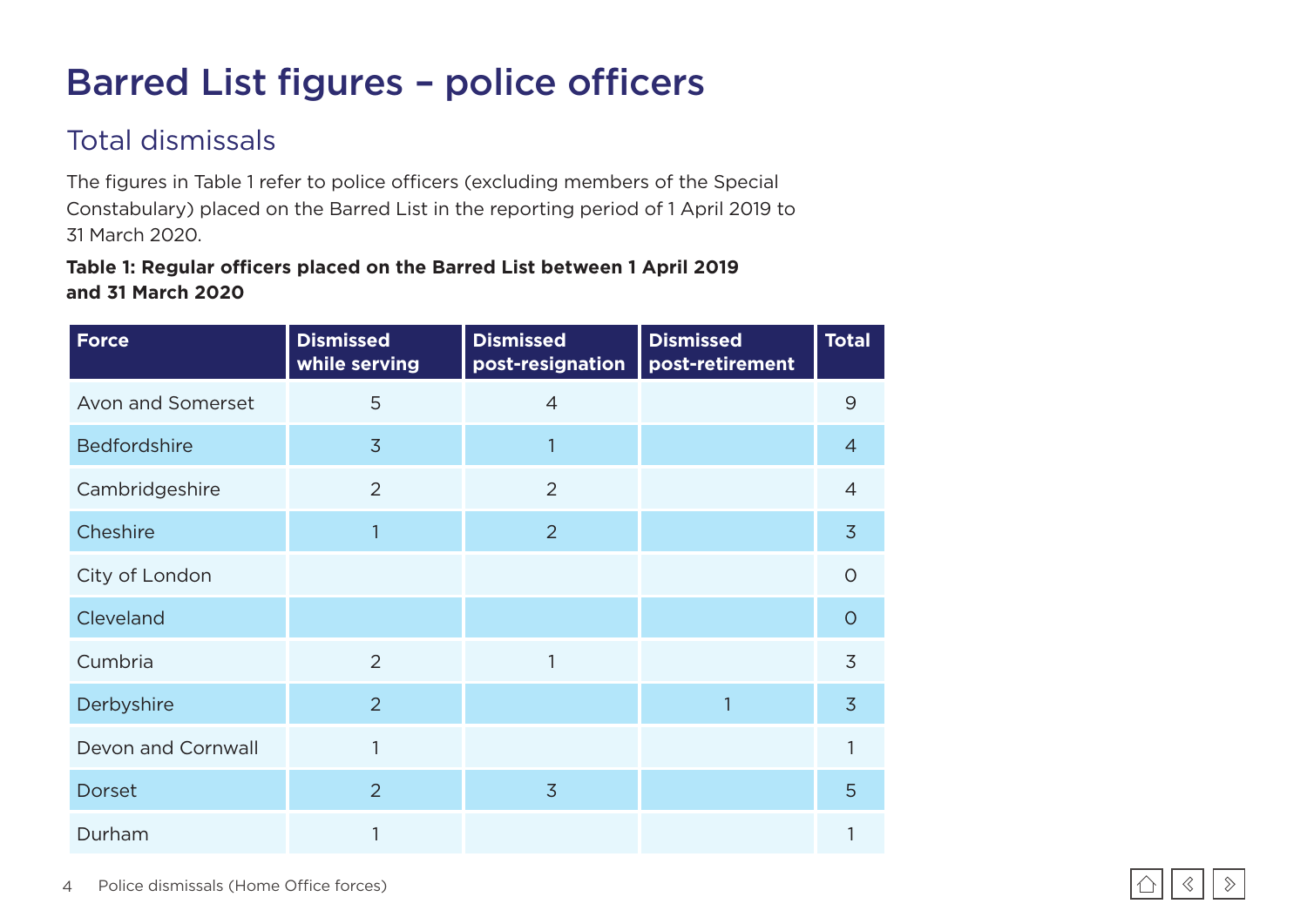<span id="page-4-0"></span>

| <b>Force</b>              | <b>Dismissed</b><br>while serving | <b>Dismissed</b><br>post-resignation | <b>Dismissed</b><br>post-retirement | <b>Total</b>   |
|---------------------------|-----------------------------------|--------------------------------------|-------------------------------------|----------------|
| <b>Dyfed-Powys</b>        | $\overline{1}$                    | $\overline{2}$                       |                                     | $\overline{3}$ |
| <b>Essex</b>              | $\overline{4}$                    | $\overline{2}$                       |                                     | 6              |
| Gloucestershire           |                                   | $\overline{2}$                       |                                     | $\overline{2}$ |
| <b>Greater Manchester</b> | 5                                 | $\overline{3}$                       |                                     | 8              |
| Gwent                     |                                   | $\mathbf{1}$                         |                                     | $\mathbf{1}$   |
| Hampshire                 | $\mathbf{1}$                      | $\mathbf{1}$                         |                                     | $\overline{2}$ |
| Hertfordshire             | $\overline{2}$                    |                                      |                                     | $\overline{2}$ |
| Humberside                | $\overline{3}$                    | $\overline{2}$                       |                                     | 5              |
| Kent                      | 5                                 | $\overline{1}$                       | $\overline{1}$                      | $\overline{7}$ |
| Lancashire                |                                   | $\overline{3}$                       |                                     | $\overline{3}$ |
| Leicestershire            |                                   | $\overline{4}$                       | $\overline{2}$                      | 6              |
| Lincolnshire              | $\mathbf{1}$                      | $\overline{2}$                       |                                     | $\overline{3}$ |
| Merseyside                | $\overline{2}$                    | $\overline{1}$                       | $\overline{2}$                      | 5              |
| Metropolitan              | 32                                | 20                                   | $\overline{2}$                      | 54             |
| Norfolk and Suffolk       |                                   | $\overline{1}$                       |                                     | $\mathbf{1}$   |
| North Wales               | $\overline{2}$                    | $\overline{2}$                       |                                     | $\overline{4}$ |

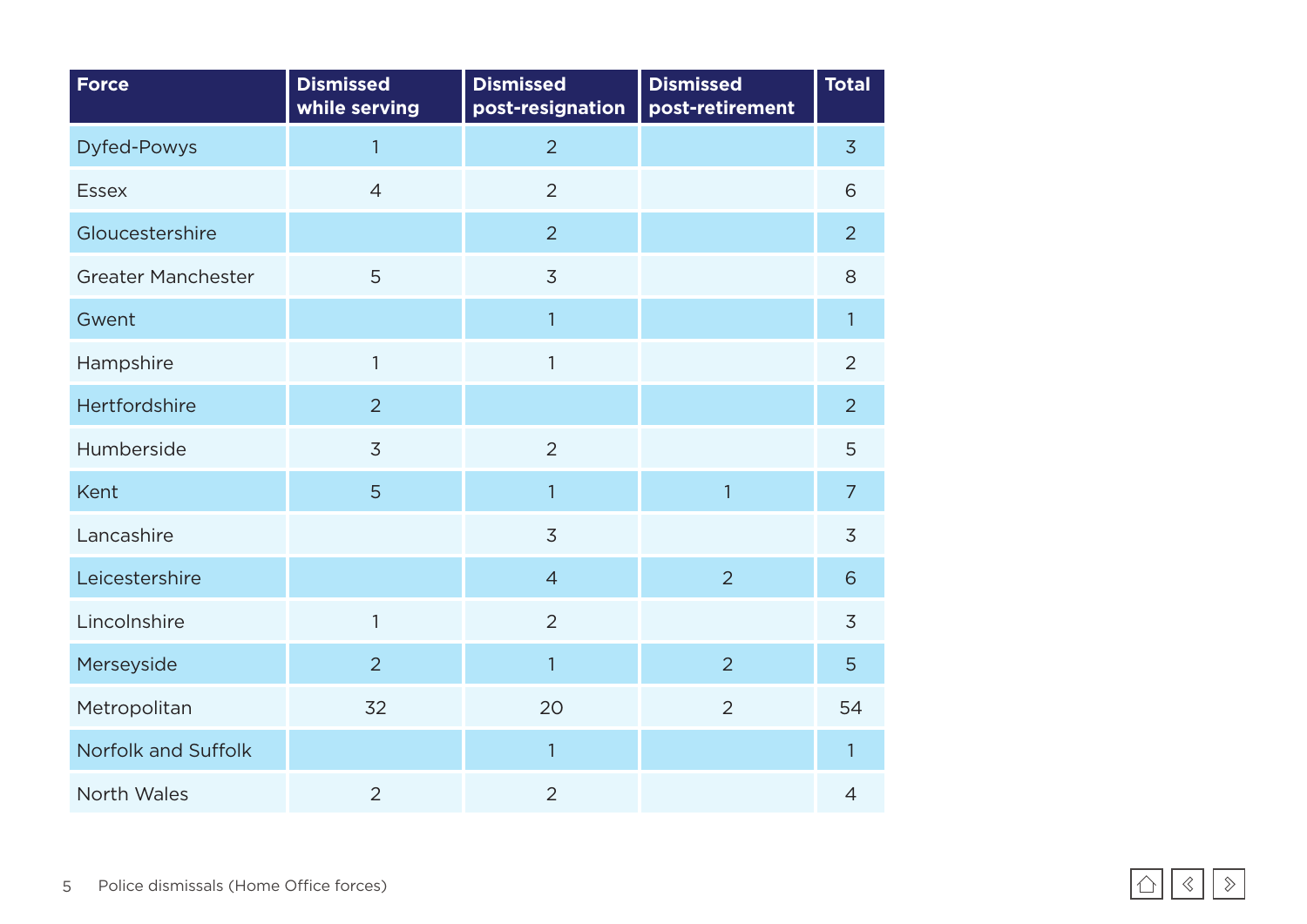| <b>Force</b>         | <b>Dismissed</b><br>while serving | <b>Dismissed</b><br>post-resignation | <b>Dismissed</b><br>post-retirement | <b>Total</b>   |
|----------------------|-----------------------------------|--------------------------------------|-------------------------------------|----------------|
| North Yorkshire      |                                   |                                      |                                     | $\circ$        |
| Northamptonshire     | $\overline{2}$                    | $\overline{3}$                       |                                     | 5              |
| Northumbria          | $\overline{4}$                    |                                      | $\overline{1}$                      | 5              |
| Nottinghamshire      | $\overline{2}$                    | $\overline{3}$                       | $\mathbf{1}$                        | 6              |
| <b>South Wales</b>   | 5                                 | $\overline{2}$                       | $\mathbf{1}$                        | 8              |
| South Yorkshire      | $\overline{2}$                    | $\overline{2}$                       |                                     | $\overline{4}$ |
| <b>Staffordshire</b> | $\overline{3}$                    |                                      |                                     | $\overline{3}$ |
| Surrey               | $\overline{4}$                    | $\mathbf{1}$                         |                                     | 5              |
| <b>Sussex</b>        | $\overline{4}$                    | $\overline{3}$                       |                                     | $\overline{7}$ |
| <b>Thames Valley</b> | $\overline{7}$                    | 5                                    |                                     | 12             |
| Warwickshire         | 1                                 | $\mathbf{1}$                         |                                     | $\overline{2}$ |
| <b>West Mercia</b>   | 1                                 | $\overline{3}$                       |                                     | $\overline{4}$ |
| <b>West Midlands</b> | 9                                 | 8                                    | $\overline{1}$                      | 18             |
| West Yorkshire       | 6                                 | $\overline{2}$                       |                                     | 8              |
| Wiltshire            |                                   |                                      |                                     | $\circ$        |
| <b>Total</b>         | 127                               | 93                                   | 12                                  | 232            |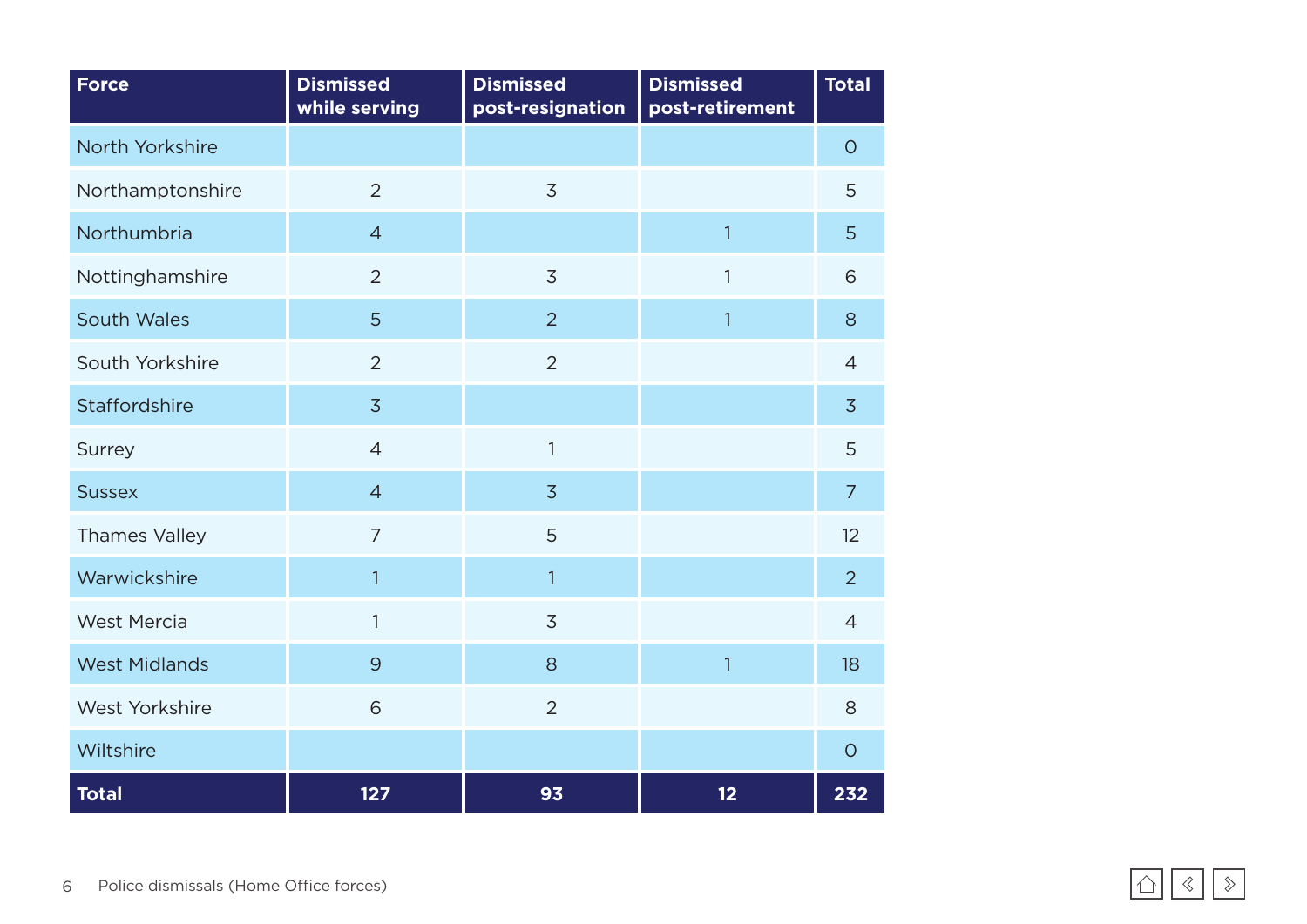In total, since its introduction on 15 December 2017 to the end of this reporting period, 31 March 2020, 555 officers have been added to the Barred List. This is broken down by force in the table below. Please note that the first reporting period only covers part of the year from 15 December 2017 to 31 March 2018, whereas the other two periods run from 1 April to 31 March.

|  | Table 2: Regular officers placed on the Barred List by force per reporting periods |  |  |
|--|------------------------------------------------------------------------------------|--|--|
|--|------------------------------------------------------------------------------------|--|--|

| <b>Force</b>              | Dec 2017 - Mar 2018 | 2018-19        | 2019-20        | <b>Total</b> |
|---------------------------|---------------------|----------------|----------------|--------------|
| Metropolitan              | 16                  | 47             | 54             | 117          |
| <b>Thames Valley</b>      | 5                   | 19             | 12             | 36           |
| <b>West Midlands</b>      |                     | 18             | 18             | 36           |
| <b>Essex</b>              | $\overline{3}$      | 14             | 6              | 23           |
| <b>Sussex</b>             | $\overline{3}$      | 11             | 7              | 21           |
| <b>Greater Manchester</b> | 5                   | $\overline{7}$ | 8              | 20           |
| <b>Avon and Somerset</b>  | 1                   | 9              | 9              | 19           |
| <b>South Wales</b>        | 1                   | 8              | 8              | 17           |
| <b>West Yorkshire</b>     | $\overline{2}$      | $\overline{7}$ | 8              | 17           |
| <b>Kent</b>               | $\overline{3}$      | 5              | $\overline{7}$ | 15           |
| Humberside                | $\overline{2}$      | $\overline{7}$ | 5              | 14           |
| Leicestershire            |                     | $\overline{7}$ | 6              | 13           |

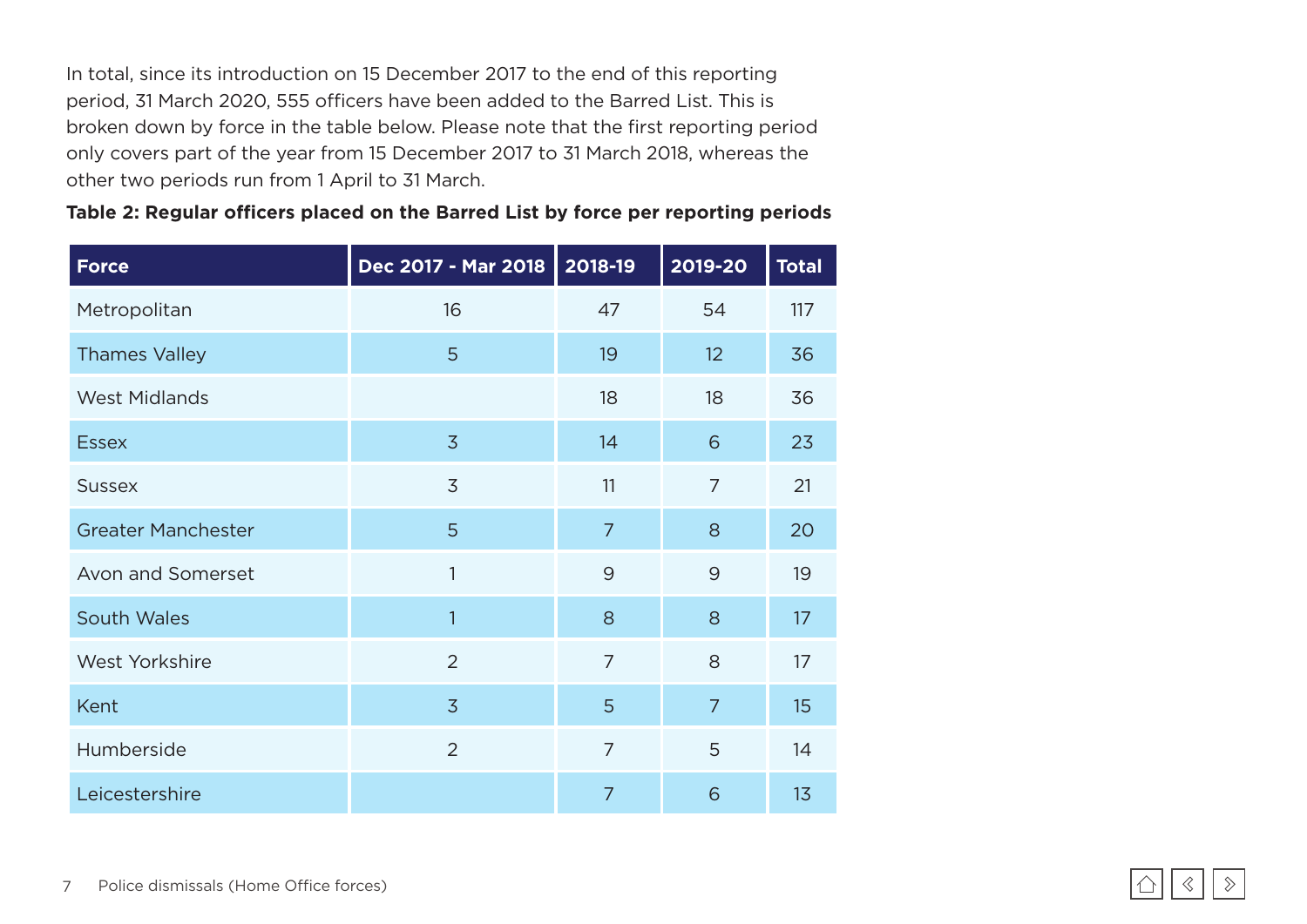| <b>Force</b>        | Dec 2017 - Mar 2018 | 2018-19        | 2019-20        | <b>Total</b>   |
|---------------------|---------------------|----------------|----------------|----------------|
| Merseyside          | $\overline{2}$      | 6              | 5              | 13             |
| Nottinghamshire     |                     | $\overline{7}$ | 6              | 13             |
| Northamptonshire    | $\mathbf{1}$        | 6              | 5              | 12             |
| <b>Bedfordshire</b> |                     | $\overline{7}$ | $\overline{4}$ | 11             |
| Devon and Cornwall  | $\overline{2}$      | $\overline{7}$ | 1              | 10             |
| Northumbria         |                     | 5              | 5              | 10             |
| South Yorkshire     |                     | 6              | $\overline{4}$ | 10             |
| <b>Surrey</b>       | 1                   | $\overline{4}$ | 5              | 10             |
| Derbyshire          | $\overline{2}$      | $\overline{4}$ | $\overline{3}$ | $\mathcal{G}$  |
| Gwent               | $\overline{2}$      | 6              | $\mathbf{1}$   | $\overline{9}$ |
| Dorset              | $\mathbf{1}$        | $\overline{2}$ | 5              | 8              |
| Hertfordshire       | $\overline{2}$      | $\overline{4}$ | $\overline{2}$ | 8              |
| Lancashire          | $\overline{2}$      | $\overline{3}$ | $\overline{3}$ | 8              |
| Lincolnshire        | 1                   | $\overline{4}$ | $\overline{3}$ | 8              |
| <b>West Mercia</b>  |                     | $\overline{4}$ | $\overline{4}$ | 8              |
| Cambridgeshire      | $\overline{2}$      |                | $\overline{4}$ | 6              |

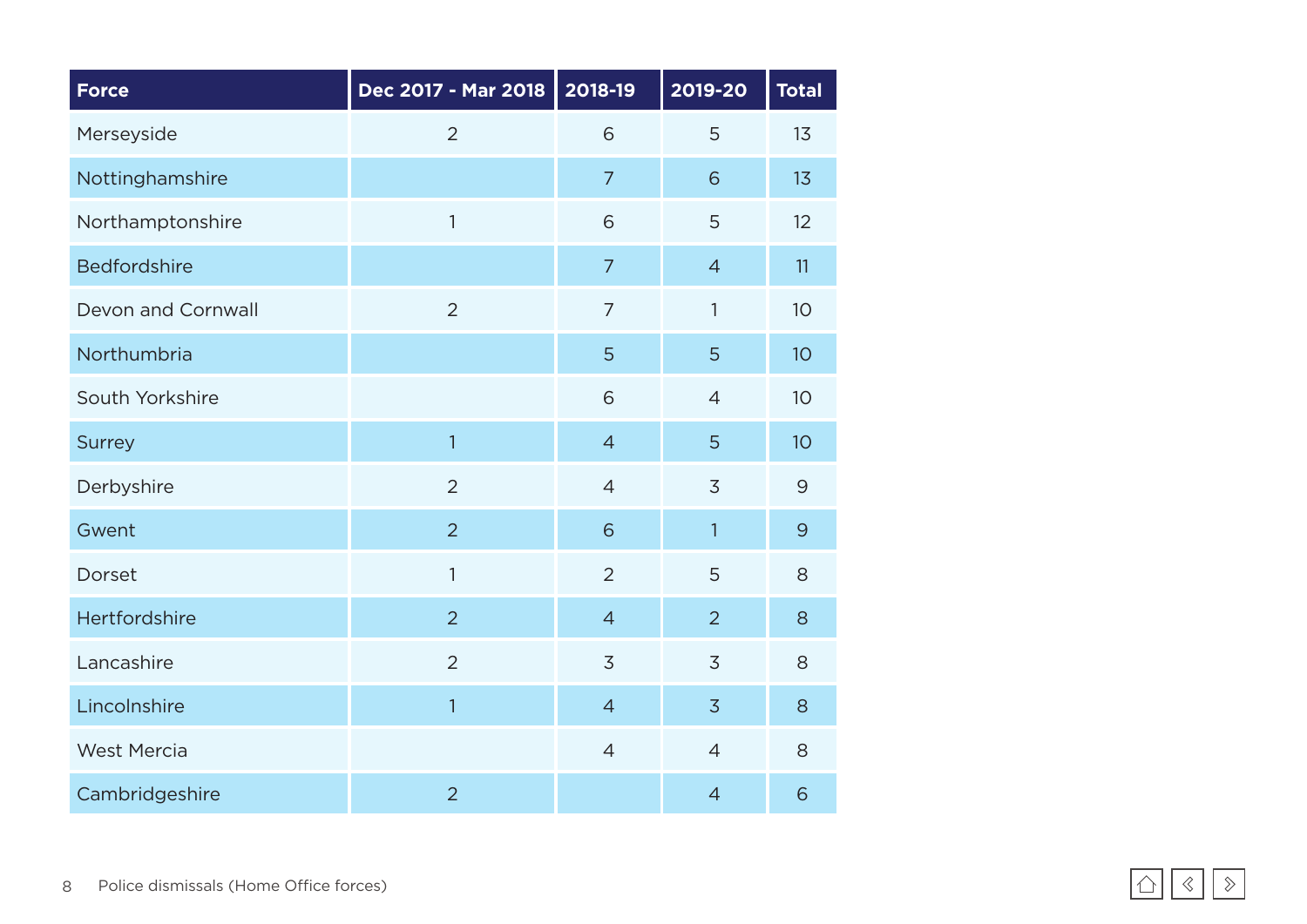| <b>Force</b>               | Dec 2017 - Mar 2018 | 2018-19        | 2019-20        | <b>Total</b>   |
|----------------------------|---------------------|----------------|----------------|----------------|
| Cheshire                   | $\overline{2}$      | 1              | $\overline{3}$ | 6              |
| <b>Dyfed-Powys</b>         | $\overline{1}$      | $\overline{2}$ | $\overline{3}$ | 6              |
| North Wales                | 1                   | $\mathbf{1}$   | $\overline{4}$ | 6              |
| Staffordshire              |                     | $\overline{2}$ | $\overline{3}$ | 5              |
| Cleveland                  | 1                   | $\overline{3}$ |                | $\overline{4}$ |
| Durham                     | $\overline{1}$      | $\overline{2}$ | $\mathbf{1}$   | $\overline{4}$ |
| Hampshire                  | 1                   | 1              | $\overline{2}$ | $\overline{4}$ |
| Cumbria                    |                     |                | $\overline{3}$ | $\overline{3}$ |
| Gloucestershire            |                     | $\mathbf{1}$   | $\overline{2}$ | $\overline{3}$ |
| <b>Norfolk and Suffolk</b> | $\overline{3}$      | $\overline{2}$ | 1              | 6              |
| Warwickshire               |                     | $\mathbf{1}$   | $\overline{2}$ | $\overline{3}$ |
| North Yorkshire            | $\mathbf{1}$        | $\mathbf{1}$   |                | $\overline{2}$ |
| City of London             |                     | 1              |                | 1              |
| Wiltshire                  |                     | 1              |                | 1              |
| <b>Total</b>               | 70                  | 253            | 232            | 555            |

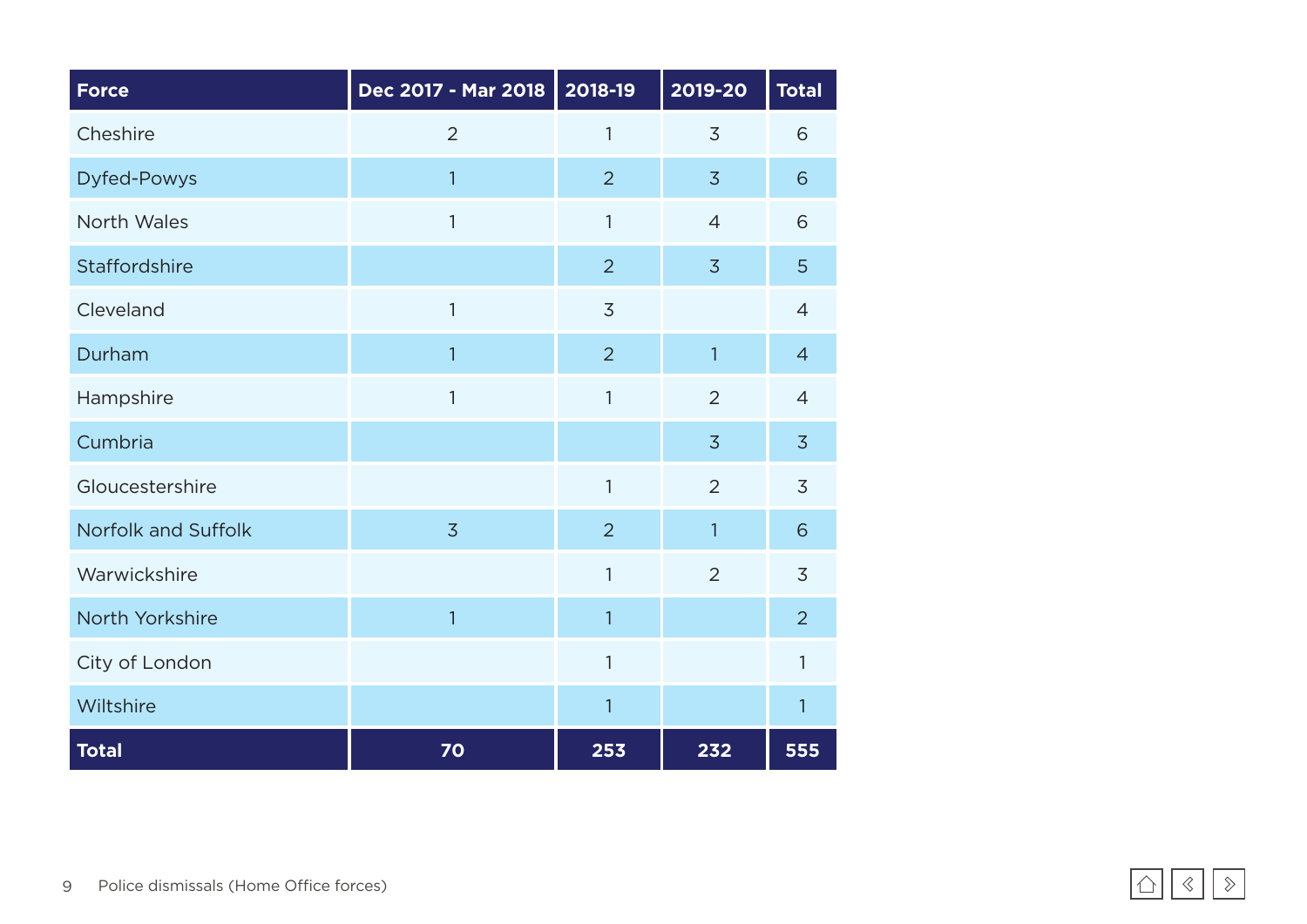### <span id="page-9-0"></span>Dismissals by rank

Table 3 shows the rank of those officers placed on the Barred List in the reporting period of 1 April 2019 to 31 March 2020. Where ranks are not listed, there are no submissions to the list for officers of that rank in the reporting period.

#### **Table 3: Rank of officers placed on the Barred List between 1 April 2019 and 31 March 2020**

| <b>Rank</b>          | <b>Dismissed</b><br>while serving | <b>Dismissed</b><br>post-resignation | <b>Dismissed</b><br>post-retirement | <b>Total</b>   |
|----------------------|-----------------------------------|--------------------------------------|-------------------------------------|----------------|
| Constable            | 107                               | 87                                   | 10 <sup>°</sup>                     | 204            |
| Sergeant             | 16                                | 5                                    |                                     | 21             |
| Inspector            | 2                                 |                                      |                                     | 3              |
| Chief inspector      |                                   |                                      |                                     | $\overline{2}$ |
| Superintendent       |                                   |                                      |                                     |                |
| Chief superintendent |                                   |                                      |                                     |                |
| Chief officers       |                                   |                                      |                                     | O              |
| <b>Total</b>         | 127                               | 93                                   | $12 \overline{ }$                   | 232            |

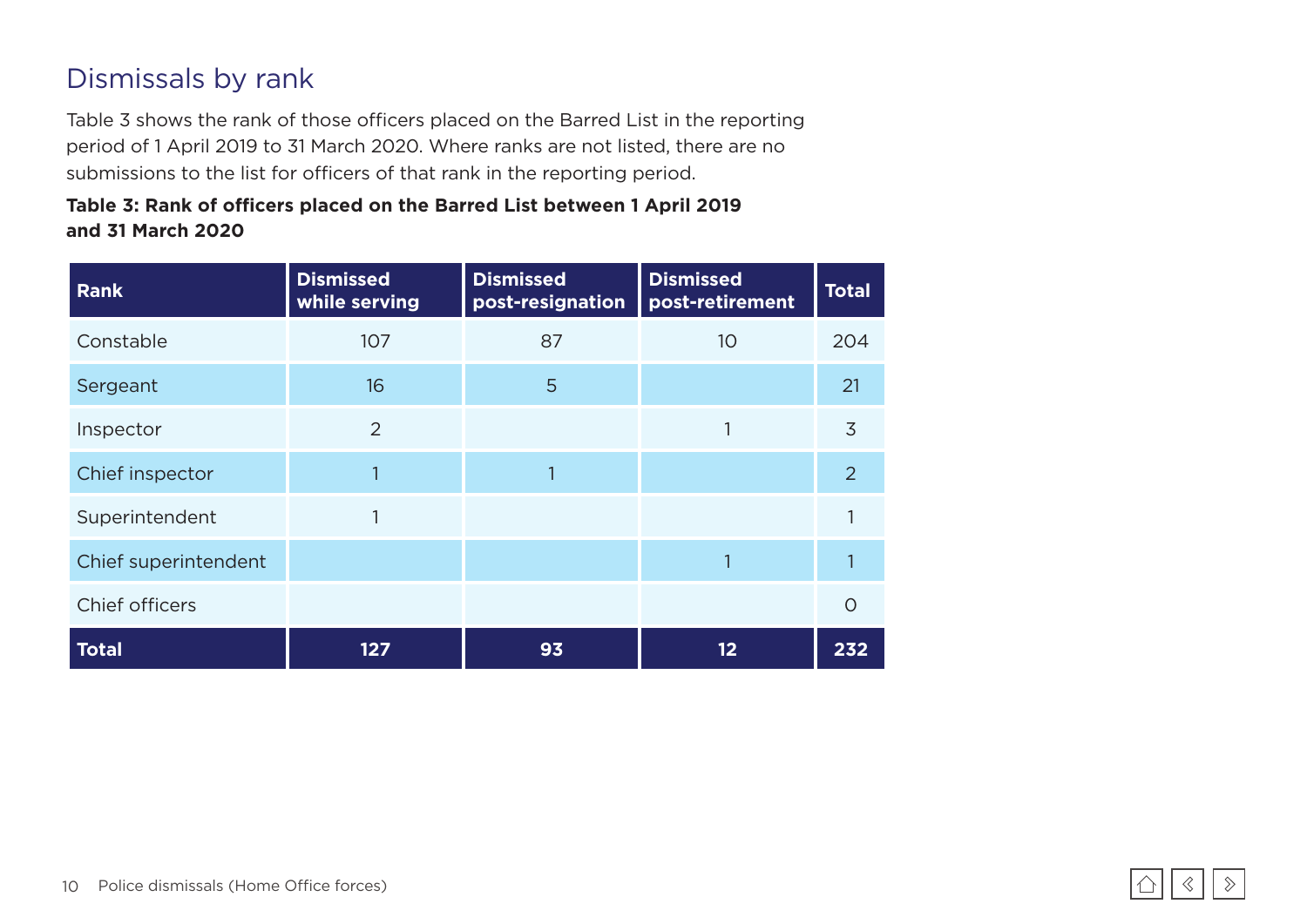### <span id="page-10-0"></span>Reasons for dismissal

Table 4 presents the reasons that were recorded for the dismissal of officers. The number of reasons recorded (493) was greater than the number of officers dismissed (232) because multiple reasons could be recorded for each dismissal. In some cases, the officer's behaviour would have fallen into more than one category. In other instances, the circumstances would not have allowed use of a single category. All categories are based upon descriptions of the misconduct found at the hearing and reported to the College.

#### **Table 4: Categories of dismissal by police officers placed on the Barred List between 1 April 2019 and 31 March 2020**

| <b>Reason for dismissal</b>          | <b>Instances</b> |
|--------------------------------------|------------------|
| Abuse of position for other purpose  | 9                |
| Abuse of position for sexual purpose | 31               |
| Assault                              | 20               |
| <b>Business interest</b>             | 6                |
| Child sex offence                    | 12               |
| Data or system misuse                | 24               |
| Domestic abuse, including harassment | 11               |
| Driving-related: alcohol or drugs    | 30               |
| Driving-related: standard            | 4                |
| Drug- or alcohol-related             | 17               |
| Equality and diversity               | 27               |

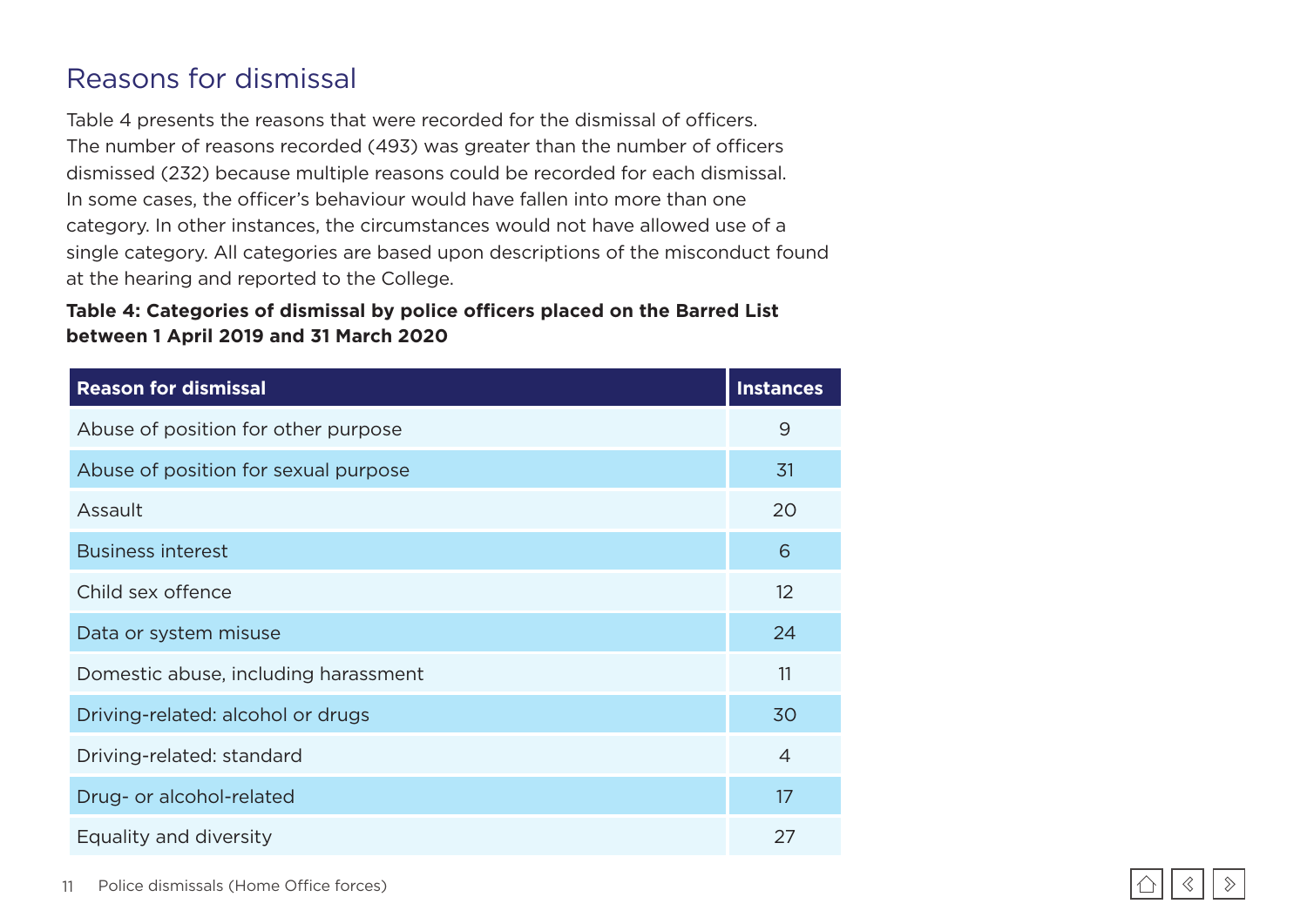| <b>Reason for dismissal</b>              | <b>Instances</b> |
|------------------------------------------|------------------|
| <b>Excess force</b>                      | 6                |
| Failure to act with respect and courtesy | 15               |
| Failure to perform duty                  | 31               |
| Fraud-related                            | $\overline{7}$   |
| Harassment towards a colleague           | $\overline{2}$   |
| Honesty                                  | 59               |
| Inappropriate disclosure of information  | 10 <sup>°</sup>  |
| Inappropriate use of police vehicles     | 6                |
| Indecent images                          | 17               |
| Integrity                                | 85               |
| Notifiable association                   | $\overline{7}$   |
| Other                                    | 20               |
| Perverting the course of justice         | 11               |
| Public order                             | 1                |
| Sexual conduct towards a colleague       | 1 <sub>3</sub>   |
| Theft-related                            | 11               |
| Unsatisfactory performance (performance) | 1                |
| <b>Total</b>                             | 493              |

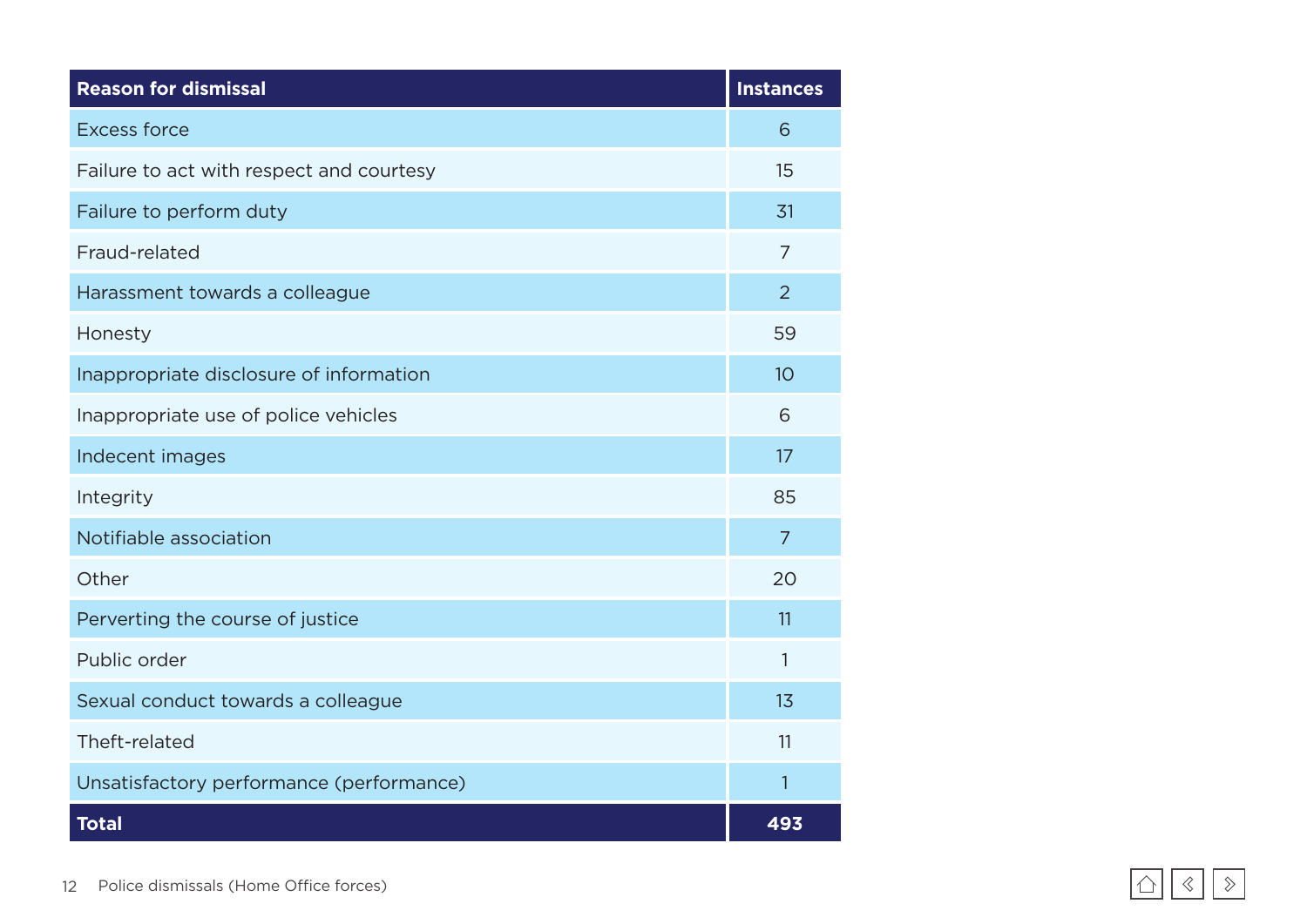The table below shows the number of dismissals per category over the three reporting periods. As before, the first reporting period only covers 15 December 2017 to 31 March 2018, whereas the other two periods run from 1 April to 31 March. It is worth noting that honesty and integrity were recorded as one category in the first reporting period but in subsequent years, this has been broken down into two separate categories.

#### **Table 5: Categories of dismissal by police officers placed on the Barred List per reporting periods**

| <b>Reason for dismissal</b>              | Dec 2017 - Mar 2018 | $  2018 - 19  $ | 2019-20 | <b>Total</b> |
|------------------------------------------|---------------------|-----------------|---------|--------------|
| Integrity                                | Not recorded        | <b>110</b>      | 85      | 195          |
| Honesty                                  | 11                  | 69              | 59      | 139          |
| Failure to perform duty                  | 8                   | 46              | 31      | 85           |
| Abuse of position for sexual purpose     | 8                   | 36              | 31      | 75           |
| Data or system misuse                    | 6                   | 30              | 24      | 60           |
| Assault                                  | $\overline{4}$      | 29              | 20      | 53           |
| Driving-related: alcohol or drugs        | 5                   | 16              | 30      | 51           |
| Failure to act with respect and courtesy |                     | 33              | 15      | 49           |
| Equality and diversity                   |                     | 15              | 27      | 42           |
| Drug- or alcohol-related                 | 4                   | 12              | 17      | 33           |



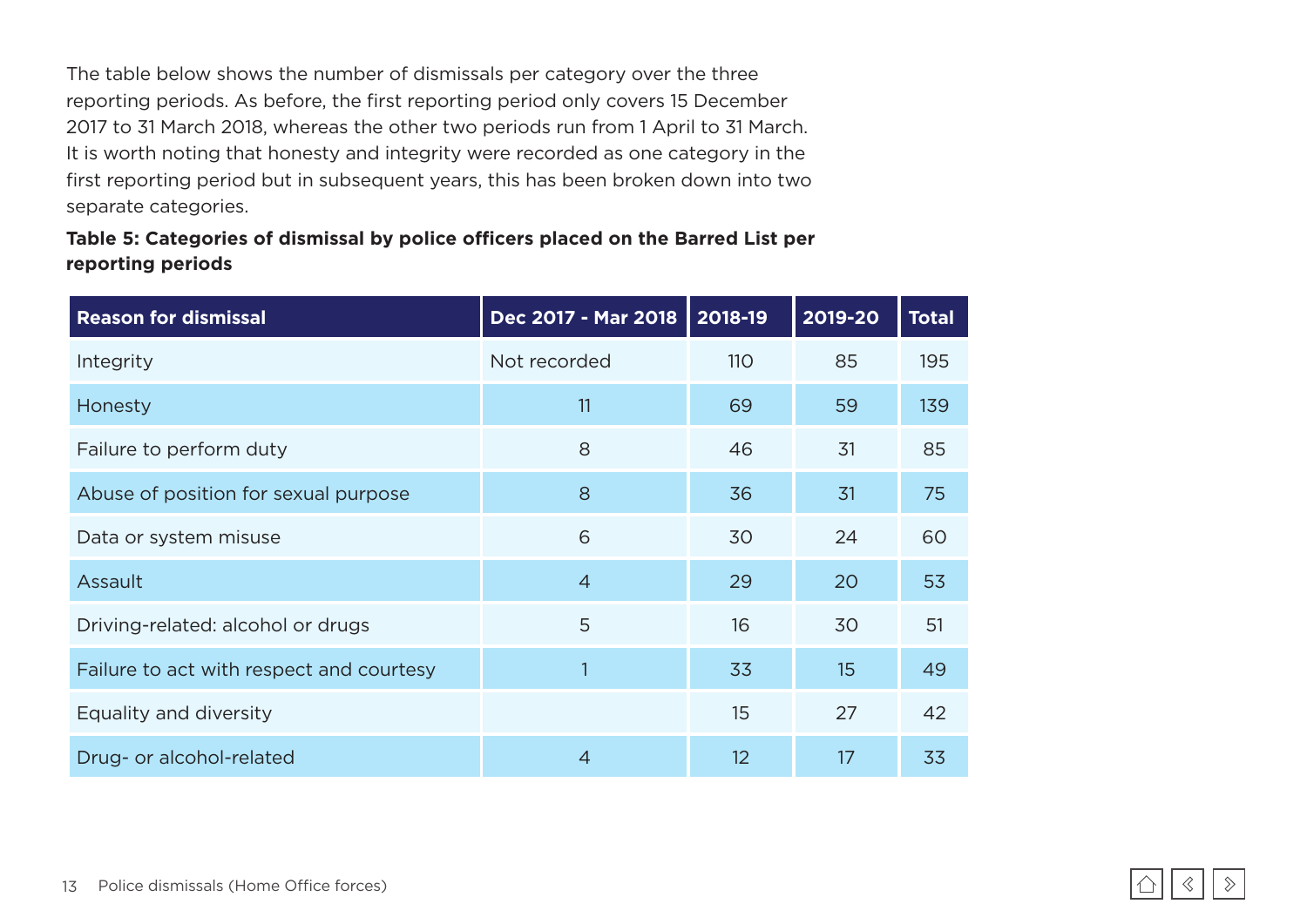| <b>Reason for dismissal</b>             | Dec 2017 - Mar 2018 2018-19 |                 | 2019-20        | <b>Total</b> |
|-----------------------------------------|-----------------------------|-----------------|----------------|--------------|
| Child sex offence                       | 8                           | 12              | 12             | 32           |
| Indecent images                         | $\mathbf{1}$                | 14              | 17             | 32           |
| Other                                   | $\mathbf{1}$                | $\overline{9}$  | 20             | 30           |
| Domestic abuse, including harassment    |                             | 18              | 11             | 29           |
| Sexual conduct towards a colleague      | $\overline{2}$              | 14              | 13             | 29           |
| Inappropriate disclosure of information | $\overline{2}$              | 14              | 10             | 26           |
| Notifiable association                  | $\mathbf{1}$                | 17              | $\overline{7}$ | 25           |
| Fraud-related                           | $\mathbf{1}$                | 13              | $\overline{7}$ | 21           |
| Theft-related                           | $\overline{7}$              | $\overline{2}$  | 11             | 20           |
| Abuse of position for other purpose     | $\mathbf{1}$                | 9               | 9              | 19           |
| <b>Excess force</b>                     | $\overline{2}$              | 11              | 6              | 19           |
| <b>Business interest</b>                | 1                           | 10 <sup>°</sup> | 6              | 17           |
| Perverting the course of justice        | 1                           | 5               | 11             | 17           |
| Driving-related: standard               | $\mathbf{1}$                | 9               | $\overline{4}$ | 14           |
| Inappropriate use of police vehicles    | $\overline{2}$              | $\overline{4}$  | 6              | 12           |
| Harassment towards a colleague          |                             | 8               | $\overline{2}$ | 10           |

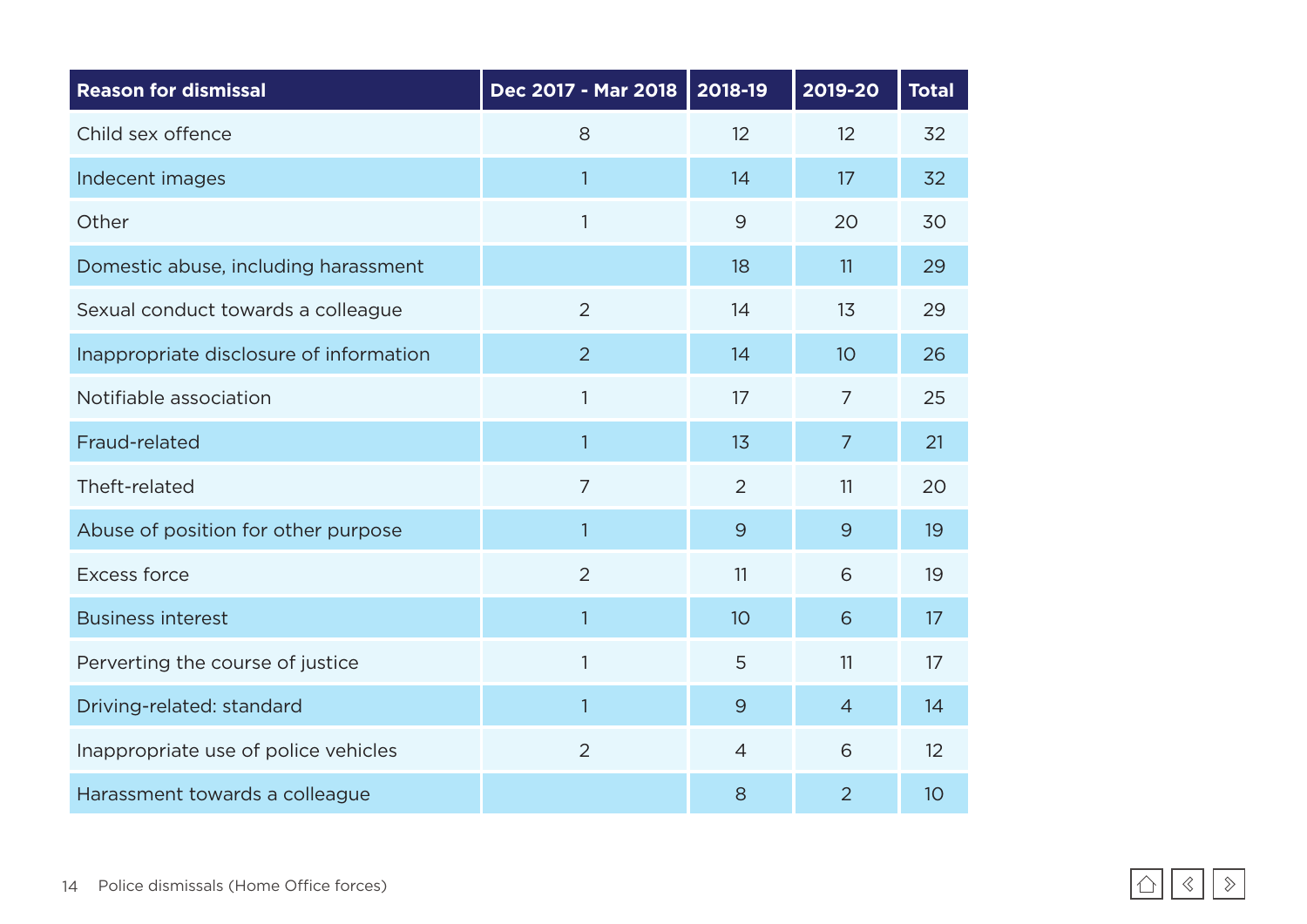| <b>Reason for dismissal</b>              | Dec 2017 - Mar 2018   2018-19 |                | 2019-20 | <b>Total</b> |
|------------------------------------------|-------------------------------|----------------|---------|--------------|
| Public order                             | 2                             | 2              |         | 5            |
| Unsatisfactory performance (attendance)  | $\mathcal{P}$                 | $\overline{2}$ |         | 4            |
| Driving-related: documents               |                               | $\mathcal{P}$  |         | 3            |
| Unsatisfactory performance (performance) |                               |                |         | 2            |
| Damage to property                       |                               |                |         |              |
| <b>Total</b>                             | 84                            | 572            | 493     | 1149         |

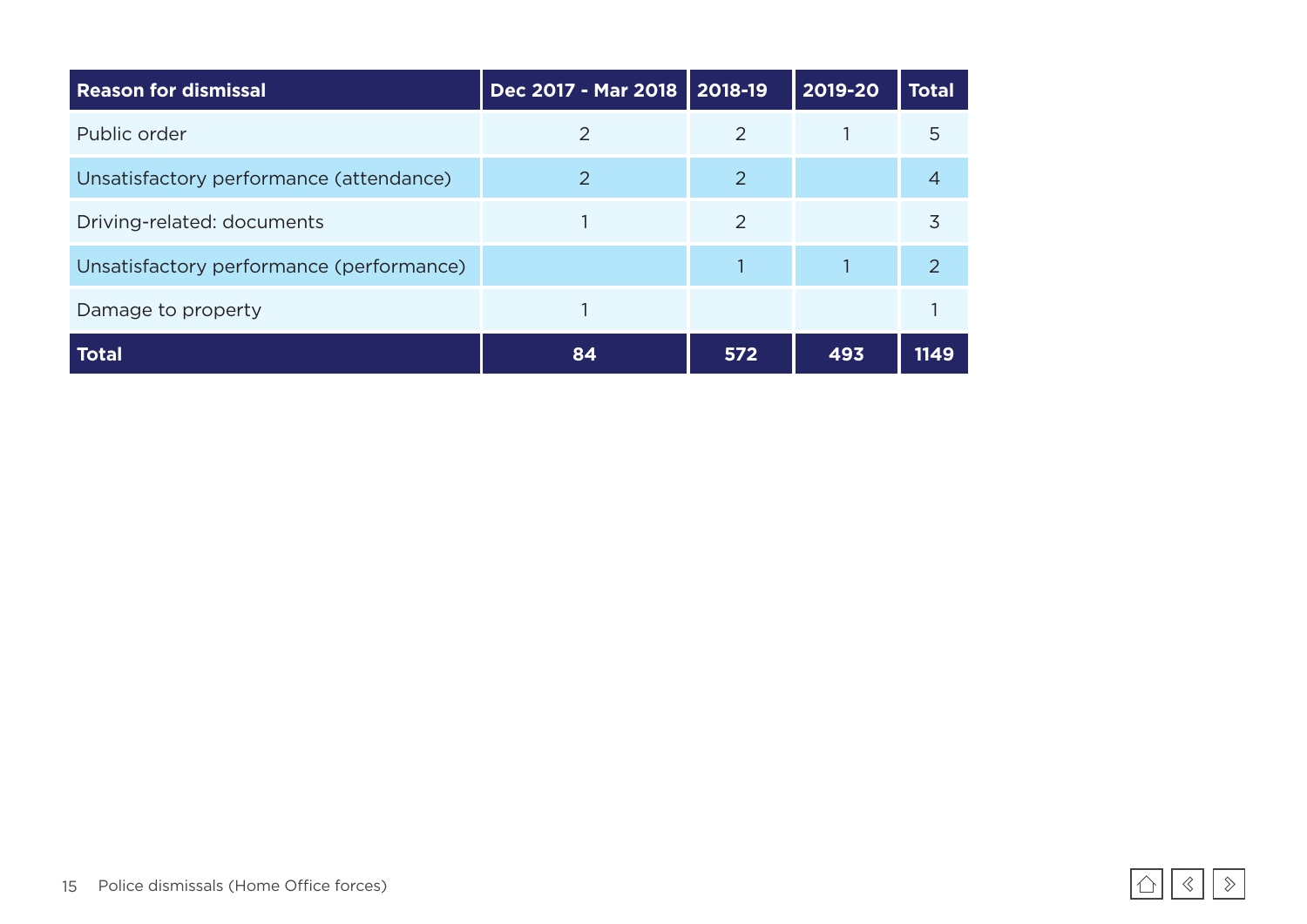## <span id="page-15-0"></span>Barred List figures – Special Constabulary

The figures in this section relate to members of the Special Constabulary who were placed on the Barred List in the reporting period of 1 April 2019 to 31 March 2020.

#### **Table 6: Members of the Special Constabulary placed on the Barred List between 1 April 2019 and 31 March 2020**

| <b>Force</b>        | <b>Dismissed</b><br>while serving | <b>Dismissed</b><br>post-resignation | <b>Total</b>   |
|---------------------|-----------------------------------|--------------------------------------|----------------|
| Avon and Somerset   | 1                                 |                                      | 1              |
| <b>Bedfordshire</b> |                                   | 1                                    | 1              |
| Cambridgeshire      |                                   |                                      | $\circ$        |
| Cheshire            |                                   | 1                                    | 1              |
| City of London      |                                   |                                      | $\circ$        |
| Cleveland           |                                   |                                      | $\circ$        |
| Cumbria             |                                   |                                      | $\circ$        |
| Derbyshire          |                                   |                                      | $\overline{O}$ |
| Devon and Cornwall  |                                   | $\overline{2}$                       | $\overline{2}$ |
| <b>Dorset</b>       |                                   |                                      | $\circ$        |
| Durham              |                                   |                                      | $\Omega$       |
| <b>Dyfed-Powys</b>  |                                   |                                      | ∩              |

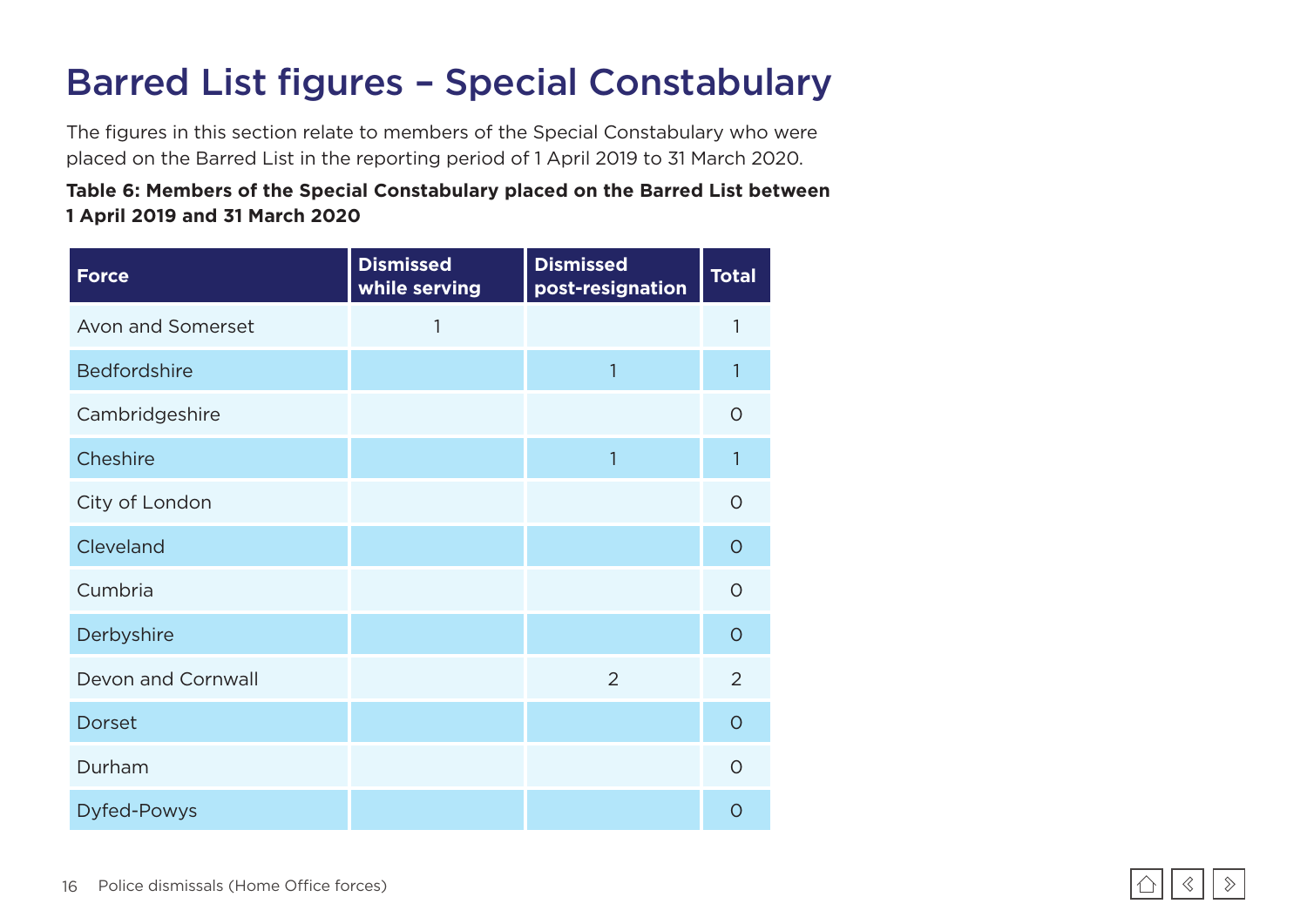| <b>Force</b>               | <b>Dismissed</b><br>while serving | <b>Dismissed</b><br>post-resignation | <b>Total</b>   |
|----------------------------|-----------------------------------|--------------------------------------|----------------|
| <b>Essex</b>               |                                   |                                      | $\circ$        |
| Gloucestershire            |                                   | $\overline{1}$                       | 1              |
| <b>Greater Manchester</b>  |                                   | 1                                    | $\mathbf{1}$   |
| Gwent                      |                                   |                                      | $\overline{O}$ |
| Hampshire                  |                                   |                                      | $\circ$        |
| Hertfordshire              |                                   |                                      | $\overline{O}$ |
| Humberside                 | 1                                 |                                      | 1              |
| Kent                       |                                   | $\overline{1}$                       | $\overline{1}$ |
| Lancashire                 |                                   |                                      | $\circ$        |
| Leicestershire             | $\overline{1}$                    |                                      | $\overline{1}$ |
| Lincolnshire               |                                   | $\overline{3}$                       | 3              |
| Merseyside                 | $\overline{1}$                    |                                      | $\mathbf{1}$   |
| Metropolitan               | 6                                 | $\overline{2}$                       | 8              |
| <b>Norfolk and Suffolk</b> |                                   |                                      | $\circ$        |
| North Wales                |                                   |                                      | $\circ$        |
| North Yorkshire            |                                   |                                      | $\overline{O}$ |

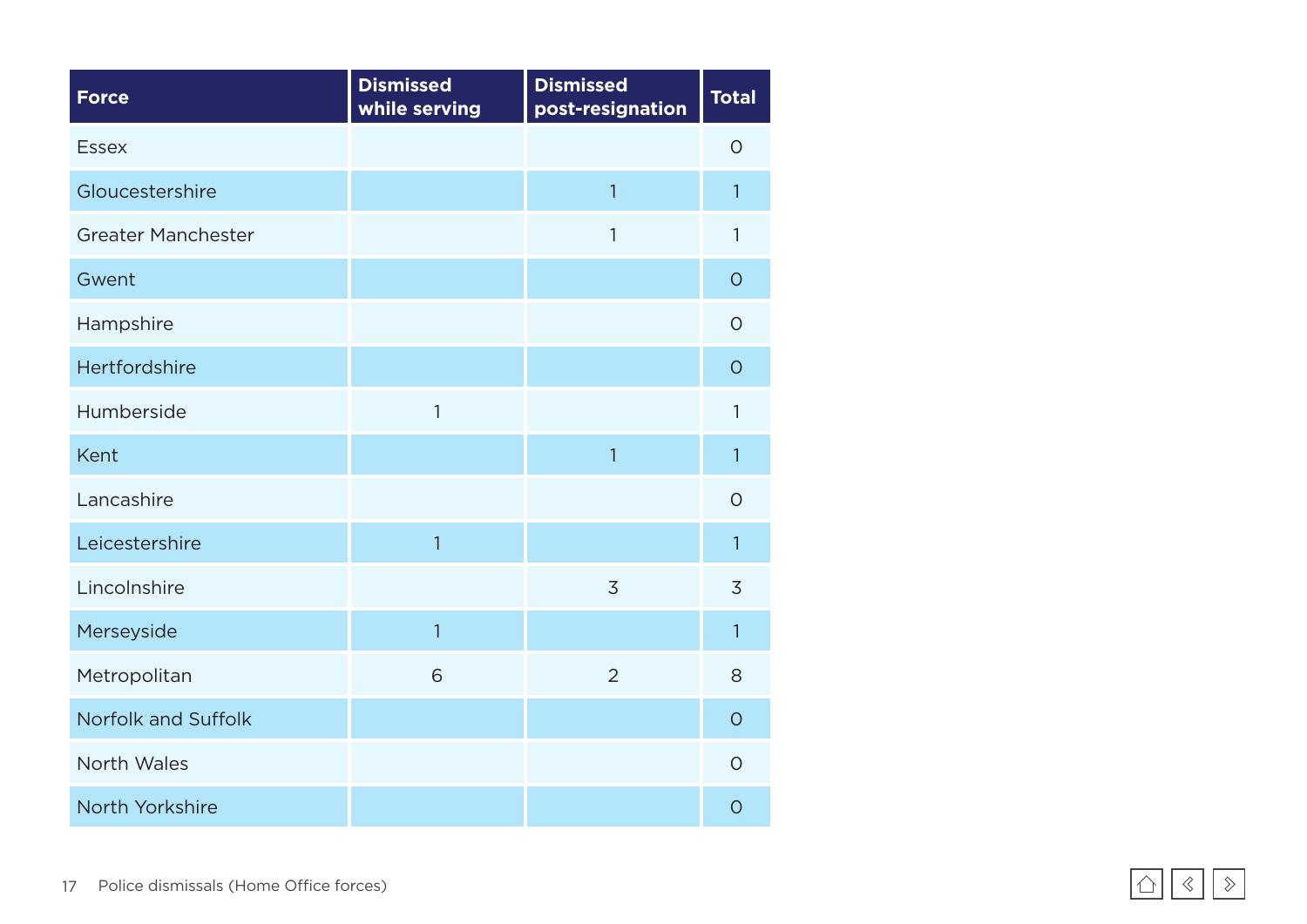| <b>Force</b>          | <b>Dismissed</b><br>while serving | <b>Dismissed</b><br>post-resignation | <b>Total</b>   |
|-----------------------|-----------------------------------|--------------------------------------|----------------|
| Northamptonshire      | 1                                 | 3                                    | $\overline{4}$ |
| Northumbria           |                                   |                                      | $\overline{O}$ |
| Nottinghamshire       |                                   |                                      | $\circ$        |
| <b>South Wales</b>    |                                   |                                      | $\circ$        |
| South Yorkshire       |                                   |                                      | $\circ$        |
| Staffordshire         |                                   | $\overline{1}$                       | 1              |
| <b>Surrey</b>         |                                   |                                      | $\circ$        |
| <b>Sussex</b>         |                                   |                                      | $\circ$        |
| <b>Thames Valley</b>  |                                   | $\overline{2}$                       | $\overline{2}$ |
| Warwickshire          |                                   |                                      | $\circ$        |
| <b>West Mercia</b>    |                                   |                                      | $\circ$        |
| <b>West Midlands</b>  |                                   |                                      | $\circ$        |
| <b>West Yorkshire</b> |                                   | $\overline{2}$                       | $\overline{2}$ |
| Wiltshire             | 1                                 |                                      | 1              |
| <b>Total</b>          | 12                                | 20                                   | 32             |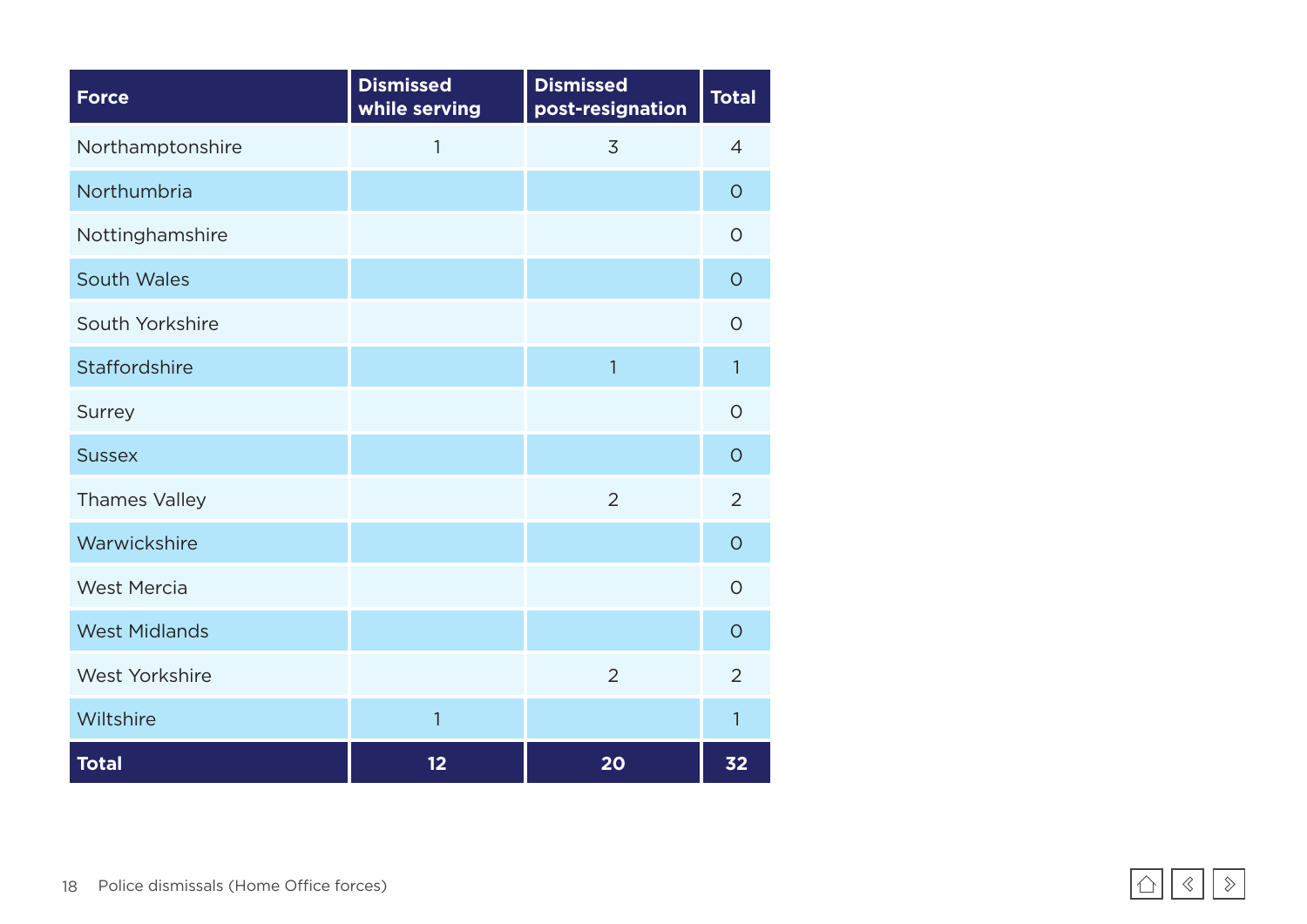In total, since its introduction on 15 December 2017 to the end of this reporting period, 31 March 2020, 61 members of the Special Constabulary have been added to the Barred List. This is broken down by force in the table below. Please note that the first reporting period only covers part of the year from 15 December 2017 to 31 March 2018, whereas the other two periods run from 1 April to 31 March.

#### **Table 7: Members of the Special Constabulary officers placed on the Barred List by force per reporting periods**

| <b>Force</b>              | Dec 2017 - Mar 2018 | 2018-19        | 2019-20        | <b>Total</b>   |
|---------------------------|---------------------|----------------|----------------|----------------|
| Metropolitan              | 1                   | 9              | 8              | 18             |
| <b>Devon and Cornwall</b> |                     | $\overline{2}$ | $\overline{2}$ | $\overline{4}$ |
| <b>Greater Manchester</b> |                     | 3              | $\mathbf{1}$   | $\overline{4}$ |
| Northamptonshire          |                     |                | $\overline{4}$ | $\overline{4}$ |
| Humberside                |                     | $\overline{2}$ | $\mathbf{1}$   | 3              |
| Lincolnshire              |                     |                | $\overline{3}$ | $\overline{3}$ |
| <b>Thames Valley</b>      | 1                   |                | 2              | 3              |
| <b>West Yorkshire</b>     |                     | 1              | 2              | $\overline{3}$ |
| Avon and Somerset         |                     | 1              | $\mathbf{1}$   | $\overline{2}$ |
| <b>Essex</b>              |                     | $\overline{2}$ |                | $\overline{2}$ |
| Kent                      |                     | 1              | $\mathbf{1}$   | $\overline{2}$ |
| Leicestershire            |                     | 1              | 1              | $\overline{2}$ |

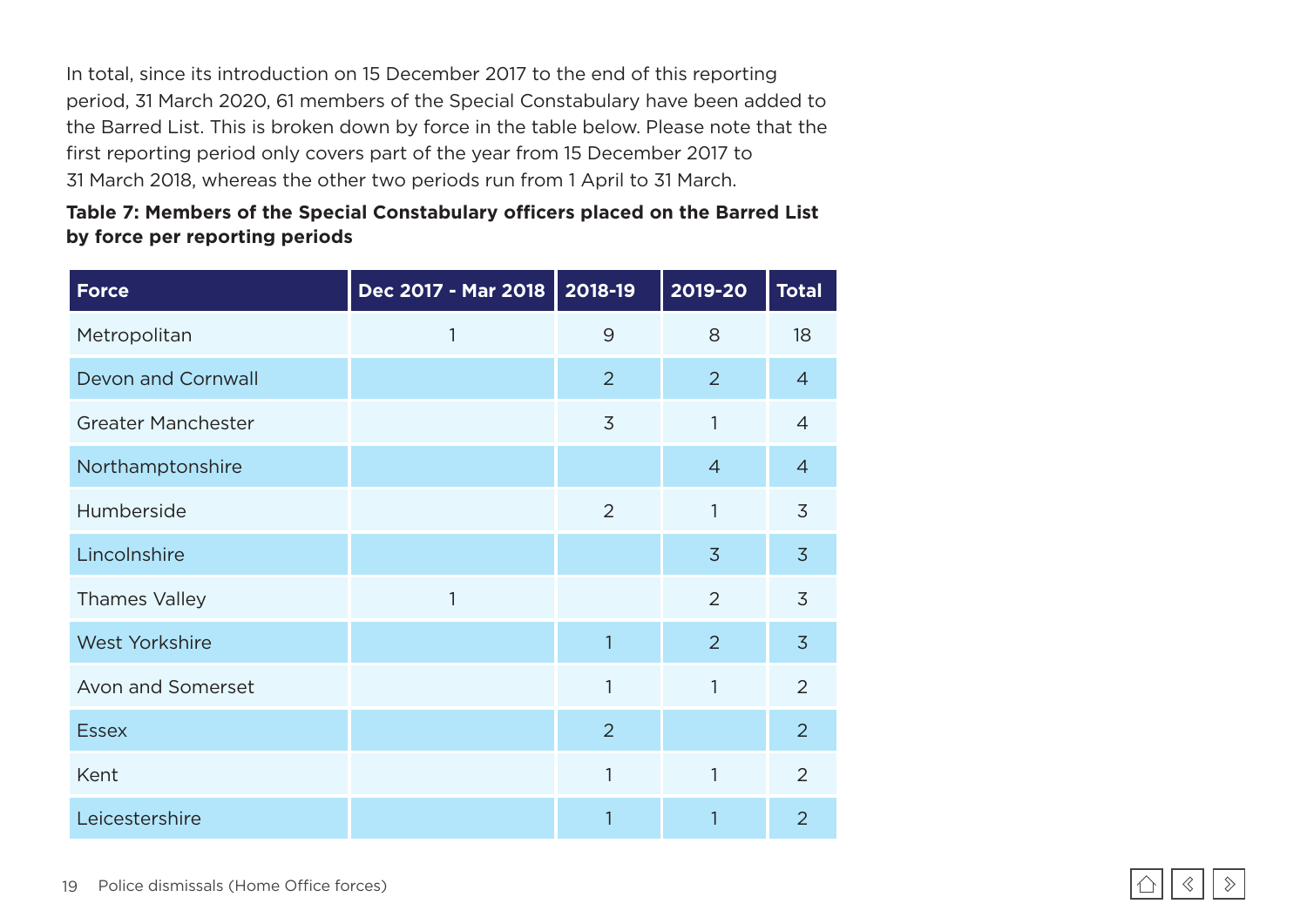| <b>Force</b>       | Dec 2017 - Mar 2018 | 2018-19        | 2019-20      | <b>Total</b>   |
|--------------------|---------------------|----------------|--------------|----------------|
| Merseyside         |                     | 1              | 1            | $\overline{2}$ |
| Staffordshire      | $\overline{1}$      |                | 1            | $\overline{2}$ |
| Bedfordshire       |                     |                | 1            | 1              |
| Cheshire           |                     |                | $\mathbf{1}$ | 1              |
| Derbyshire         |                     | $\mathbf{1}$   |              | 1              |
| Gloucestershire    |                     |                | $\mathbf{1}$ | $\mathbf{1}$   |
| Hampshire          |                     | 1              |              | 1              |
| <b>South Wales</b> |                     | $\overline{1}$ |              | 1              |
| Wiltshire          |                     |                | $\mathbf{1}$ | $\mathbf{1}$   |
| Cambridgeshire     |                     |                |              | $\circ$        |
| City of London     |                     |                |              | $\overline{O}$ |
| Cleveland          |                     |                |              | $\overline{O}$ |
| Cumbria            |                     |                |              | $\circ$        |
| <b>Dorset</b>      |                     |                |              | $\overline{O}$ |
| Durham             |                     |                |              | $\circ$        |
| <b>Dyfed-Powys</b> |                     |                |              | $\overline{O}$ |

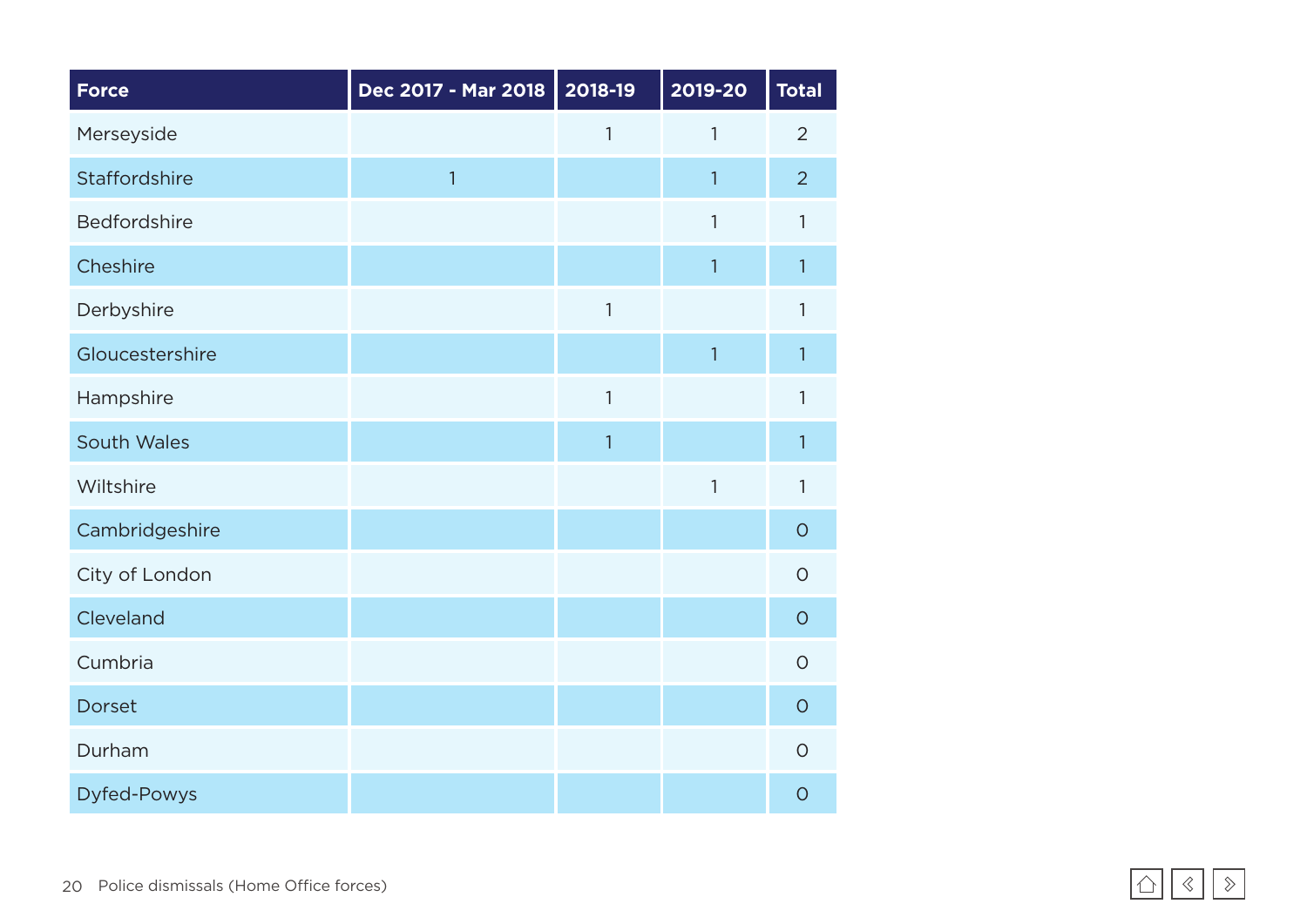| <b>Force</b>         | Dec 2017 - Mar 2018     | 2018-19 | 2019-20 | <b>Total</b> |
|----------------------|-------------------------|---------|---------|--------------|
| Gwent                |                         |         |         | $\circ$      |
| Hertfordshire        |                         |         |         | $\circ$      |
| Lancashire           |                         |         |         | $\circ$      |
| Norfolk and Suffolk  |                         |         |         | $\circ$      |
| North Wales          |                         |         |         | $\circ$      |
| North Yorkshire      |                         |         |         | $\circ$      |
| Northumbria          |                         |         |         | $\Omega$     |
| Nottinghamshire      |                         |         |         | $\circ$      |
| South Yorkshire      |                         |         |         | $\circ$      |
| <b>Surrey</b>        |                         |         |         | $\circ$      |
| <b>Sussex</b>        |                         |         |         | $\circ$      |
| Warwickshire         |                         |         |         | $\circ$      |
| <b>West Mercia</b>   |                         |         |         | $\circ$      |
| <b>West Midlands</b> |                         |         |         | $\circ$      |
| <b>Total</b>         | $\overline{\mathbf{3}}$ | 26      | 32      | 61           |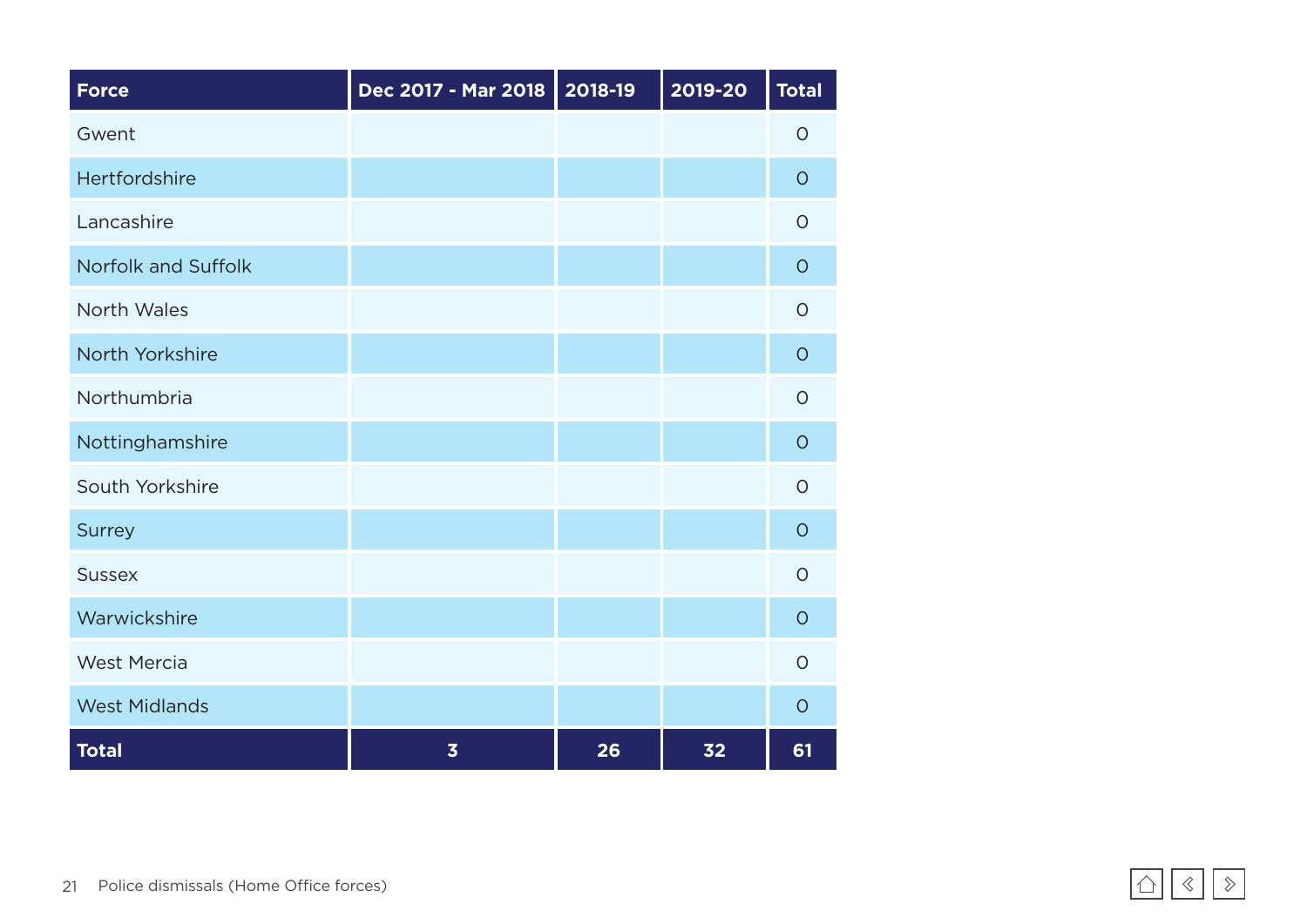### <span id="page-21-0"></span>Outcome by rank

**Table 8: Members of the Special Constabulary by rank placed on the Barred List between 1 April 2019 and 31 March 2020**

| <b>Rank</b>    | <b>Dismissed</b><br>while serving | <b>Dismissed</b><br>post-resignation | <b>Total</b> |
|----------------|-----------------------------------|--------------------------------------|--------------|
| Constable      | 9                                 | 18                                   | 27           |
| Sergeant       | 2                                 | 2                                    | 4            |
| Inspector      |                                   |                                      |              |
| Senior officer |                                   |                                      |              |
| <b>Total</b>   | 12                                | 20                                   | 32           |

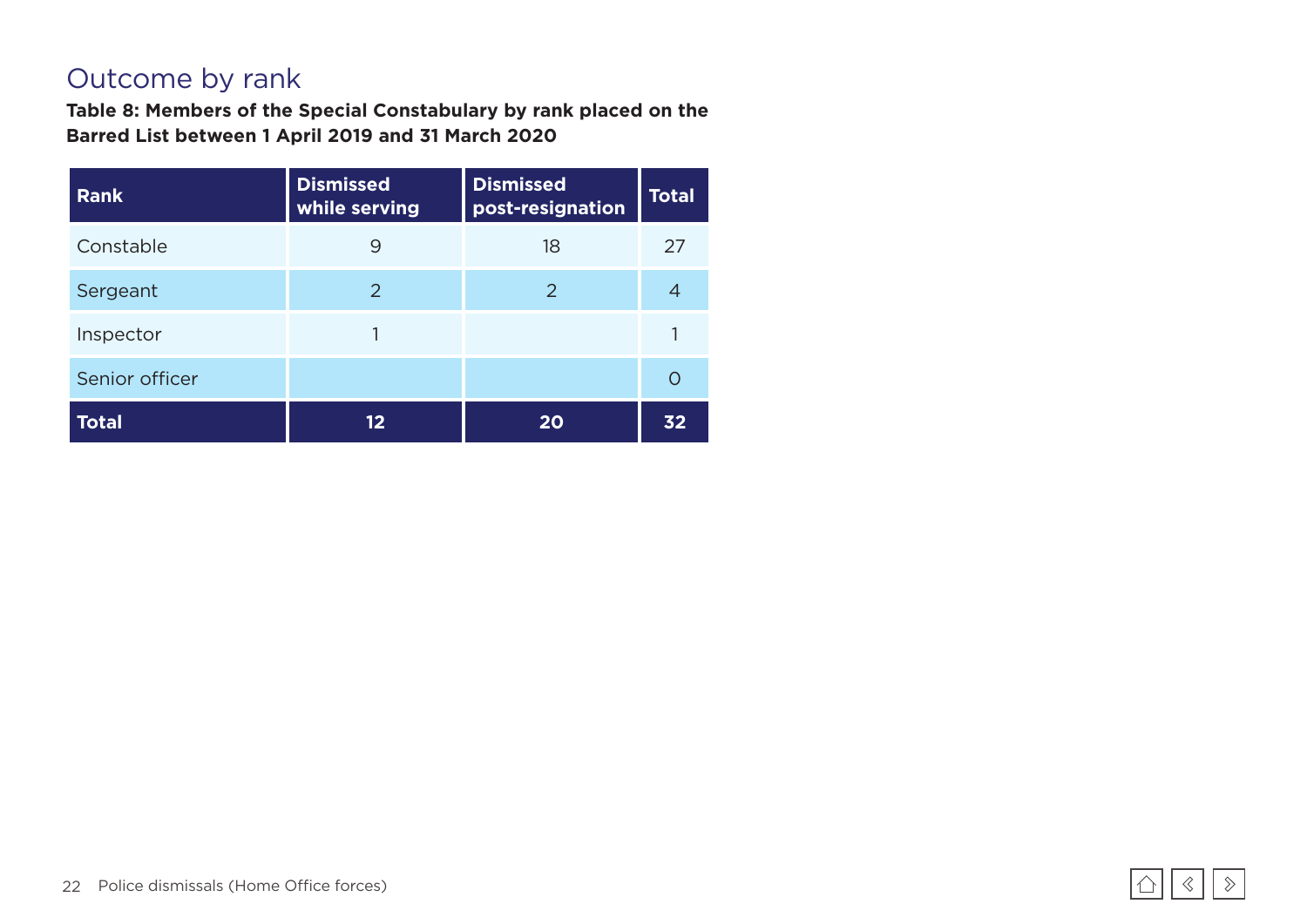### <span id="page-22-0"></span>Reasons for dismissal

Table 9 presents the reasons that were recorded for the dismissal of members of the special constabulary. The number of reasons recorded (51) was greater than the number of individuals dismissed (32) because multiple reasons could be recorded for each dismissal. In some cases, the individual's behaviour would have fallen into more than one category. In other instances, the circumstances would not have allowed use of a single category. All categories are based upon descriptions of the misconduct found at the hearing and reported to the College.

#### **Table 9: Categories of dismissals by members of the Special Constabulary placed on the Barred List between 1 April 2019 and 31 March 2020**

| <b>Reason for dismissal</b>          | <b>Instances</b> |
|--------------------------------------|------------------|
| Abuse of position for other purpose  | 6                |
| Abuse of position for sexual purpose | 2                |
| Assault                              | 3                |
| Child sex offence                    | 2                |
| Data or system misuse                | $\overline{4}$   |
| Domestic abuse, including harassment | $\overline{3}$   |
| Driving-related: alcohol or drugs    |                  |
| Driving-related: documents           |                  |
| Driving-related: standard            |                  |
| Equality and diversity               |                  |

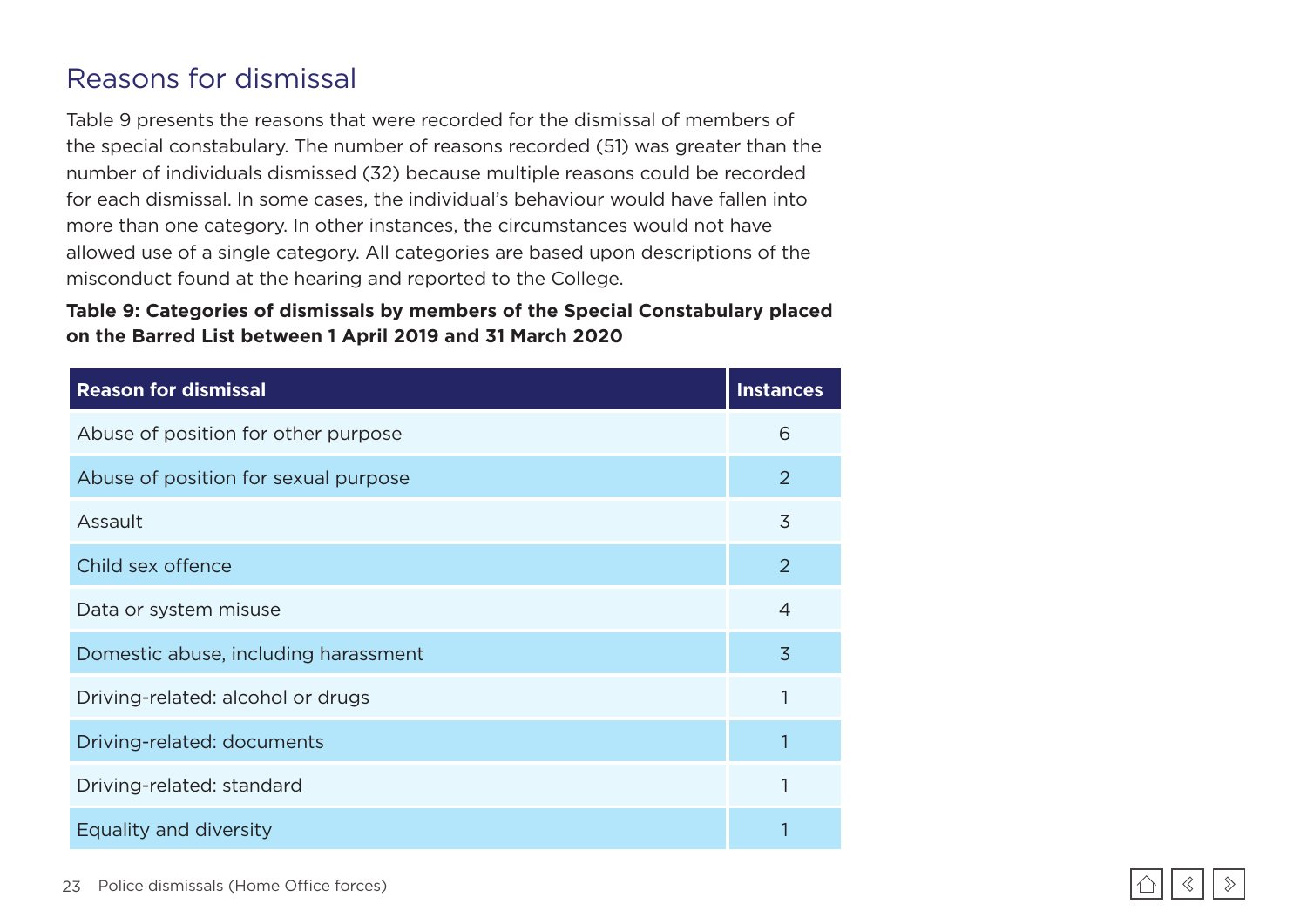| <b>Reason for dismissal</b>              | <b>Instances</b> |
|------------------------------------------|------------------|
| Failure to act with respect and courtesy | $\overline{2}$   |
| Failure to perform duty                  | 2                |
| Fraud-related                            | 1                |
| Honesty                                  | 5                |
| Inappropriate disclosure of information  | 2                |
| Indecent images                          | $\overline{3}$   |
| Integrity                                | 5                |
| Notifiable association                   | 2                |
| Other                                    | $\overline{2}$   |
| Sexual conduct towards a colleague       | $\overline{2}$   |
| Theft-related                            | 1                |
| <b>Total</b>                             | 51               |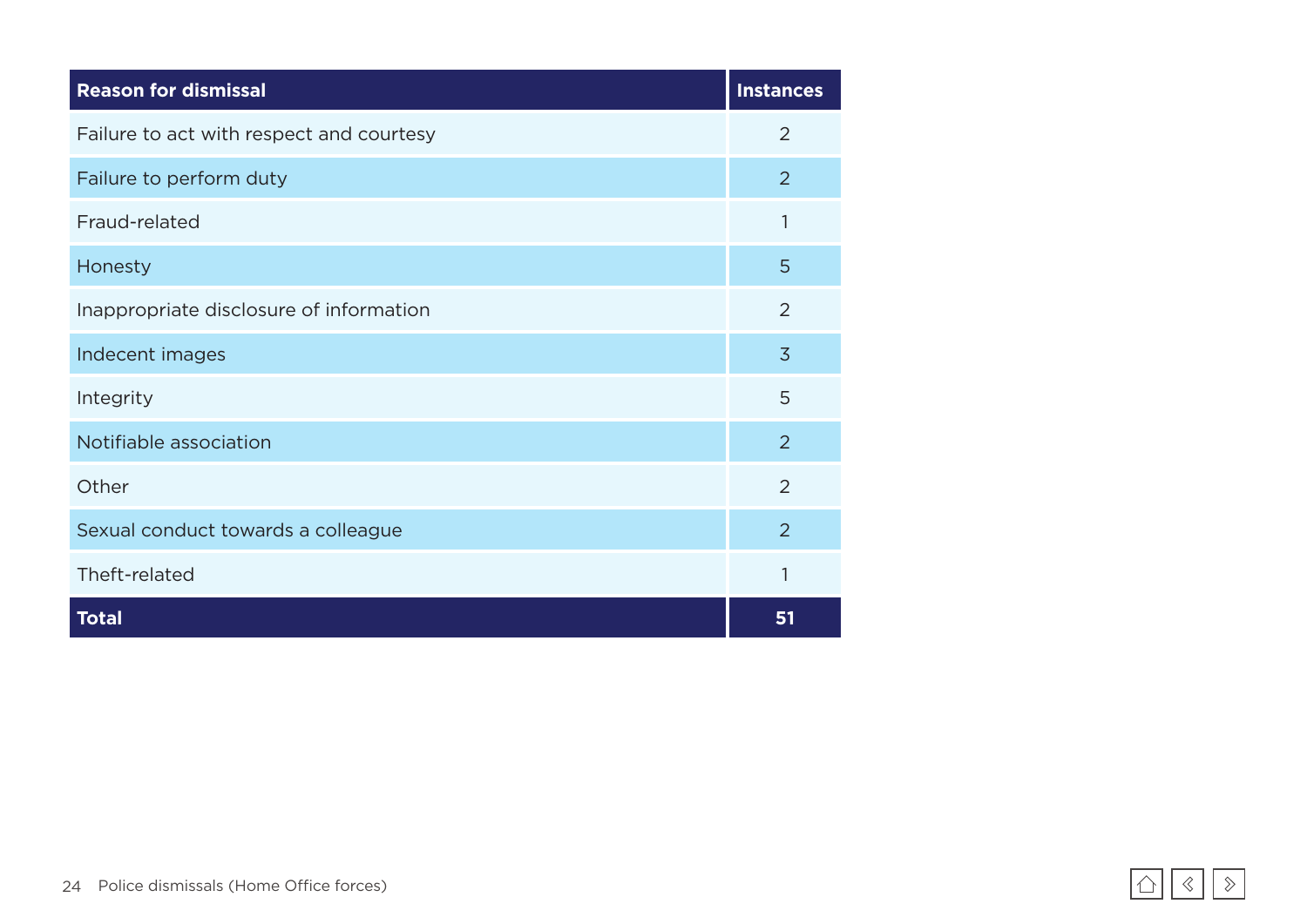The table below shows the number of dismissals per category over the three reporting periods. As before, the first reporting period only covers 15 December 2017 to 31 March 2018, whereas the other two periods run from 1 April to 31 March. It is worth noting that honesty and integrity were recorded as one category in the first reporting period but in subsequent years, this has been broken down into two separate categories. Where categories are not included, there have been no dismissals of members of the Special Constabulary over the three reporting periods featuring these themes.

#### **Table 10: Categories of dismissal of members of the Special Constabulary placed on the Barred List per reporting periods**

| <b>Reason for dismissal</b>          | Dec 2017 - Mar 2018   2018-19 |                | 2019-20        | <b>Total</b>    |
|--------------------------------------|-------------------------------|----------------|----------------|-----------------|
| Honesty                              |                               | 7              | 5              | 13              |
| Integrity                            |                               | $\overline{7}$ | 5              | 12 <sup>2</sup> |
| Domestic abuse, including harassment |                               | $\overline{4}$ | $\overline{3}$ | 8               |
| Indecent images                      |                               | 5              | $\overline{3}$ | 8               |
| Assault                              |                               | $\overline{4}$ | 3              | $\overline{7}$  |
| Abuse of position for other purpose  |                               |                | 6              | 6               |
| Child sex offence                    |                               | $\overline{4}$ | 2              | 6               |
| Data or system misuse                |                               |                | $\overline{4}$ | 5               |
| Notifiable association               |                               | $\overline{2}$ | 2              | $\overline{4}$  |
| Theft-related                        |                               | 3              |                | 4               |



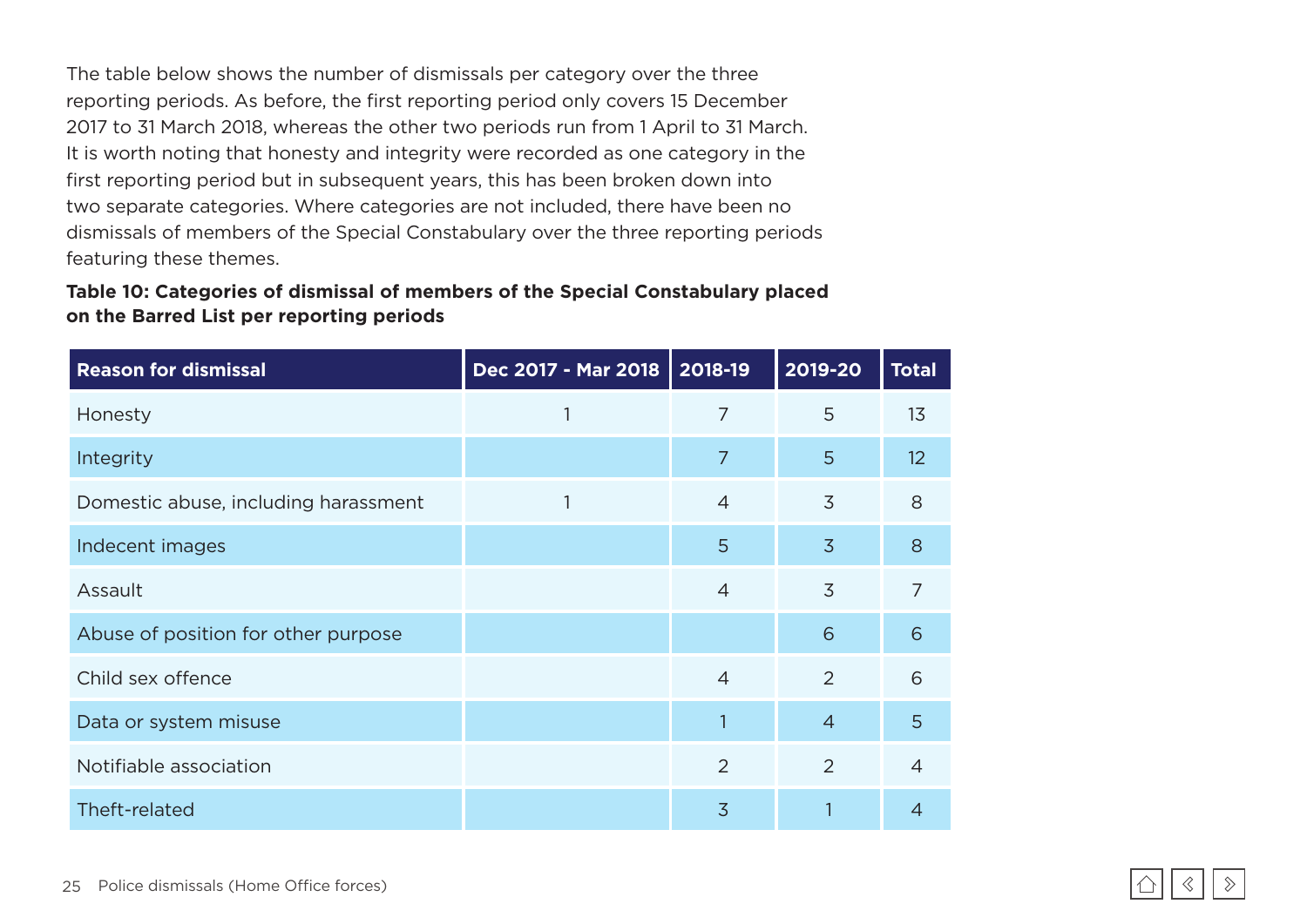| <b>Reason for dismissal</b>              | Dec 2017 - Mar 2018 | 2018-19        | 2019-20        | <b>Total</b>   |
|------------------------------------------|---------------------|----------------|----------------|----------------|
| Abuse of position for sexual purpose     |                     |                | $\overline{2}$ | 3              |
| Other                                    | $\mathbf{1}$        |                | $\overline{2}$ | 3              |
| Sexual conduct towards a colleague       |                     | 1              | $\overline{2}$ | $\overline{3}$ |
| Driving-related: alcohol or drugs        |                     |                |                | $\overline{2}$ |
| Driving-related: standard                |                     | 1              | 1              | $\overline{2}$ |
| Drug- or alcohol-related                 |                     | $\overline{2}$ |                | $\overline{2}$ |
| Equality and diversity                   |                     | 1              |                | 2              |
| Failure to act with respect and courtesy |                     |                | $\overline{2}$ | 2              |
| Failure to perform duty                  |                     |                | $\overline{2}$ | 2              |
| Fraud-related                            |                     | 1              |                | $\overline{2}$ |
| Inappropriate disclosure of information  |                     |                | $\overline{2}$ | $\overline{2}$ |
| <b>Business interest</b>                 |                     | 1              |                |                |
| Driving-related: documents               |                     |                | 1              |                |
| Harassment towards a colleague           | 1                   |                |                |                |
| <b>Total</b>                             | 4                   | 46             | 51             | 101            |

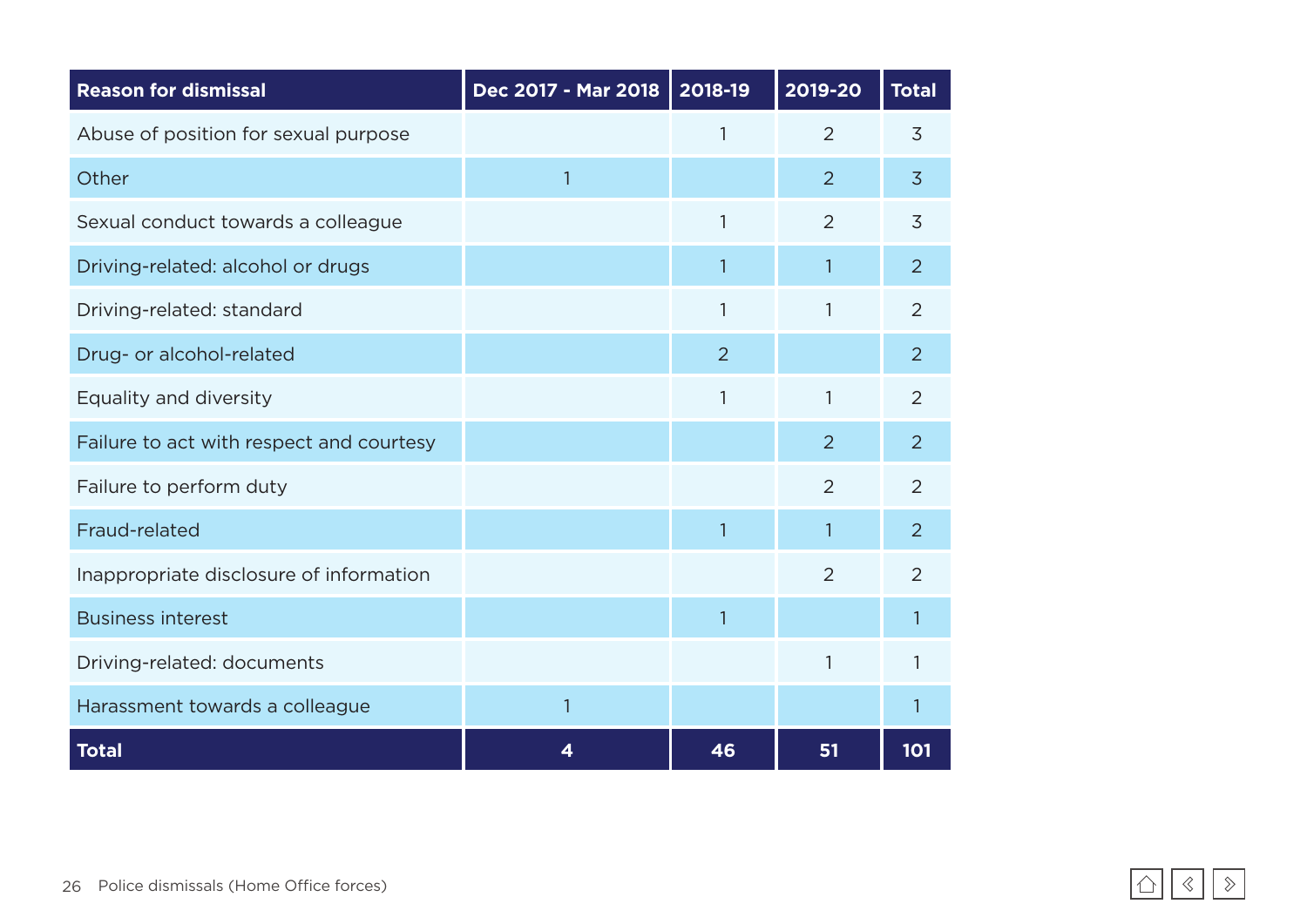### <span id="page-26-0"></span>Protected characteristics of police officers and members of the Special Constabulary

Given the small number of members of the Special Constabulary dismissals, the protected characteristics of regular officers and members of the Special Constabulary have been combined.

Of the 234 cases where gender of officers and members of the Special Constabulary placed on the Barred List was recorded, 201 (85.9%) were male and 33 (14.1%) were female.

In the 228 cases where ethnicity was recorded, 34 (14.9%) involved officers and members of the Special Constabulary who identified as being from a Black, Asian or minority ethnic group. The reported ethnicities<sup>4</sup> of officers and members of the Special Constabulary placed on the Barred List in the relevant reporting period are shown in Table 11.

#### **Table 11: Ethnicity of police officers and members of the Special Constabulary placed on the Barred List between 1 April 2019 and 31 March 2020**

| <b>Ethnicity</b>                   | <b>Dismissed while serving</b> | <b>Dismissed post-</b><br>resignation or retirement | <b>Total</b> |
|------------------------------------|--------------------------------|-----------------------------------------------------|--------------|
| Black, Asian or<br>minority ethnic | 21                             | 13                                                  | 34           |
| White (including<br>all subsets)   | 98                             | 96                                                  | 194          |
| Not stated                         | 20                             | 16                                                  | 36           |
| <b>Total</b>                       | 139                            | 125                                                 | 264          |

4 Due to the limited numbers involved, ethnicity groupings have been collapsed to either White or Black, Asian or minority ethnic.

27 Police dismissals (Home Office forces)

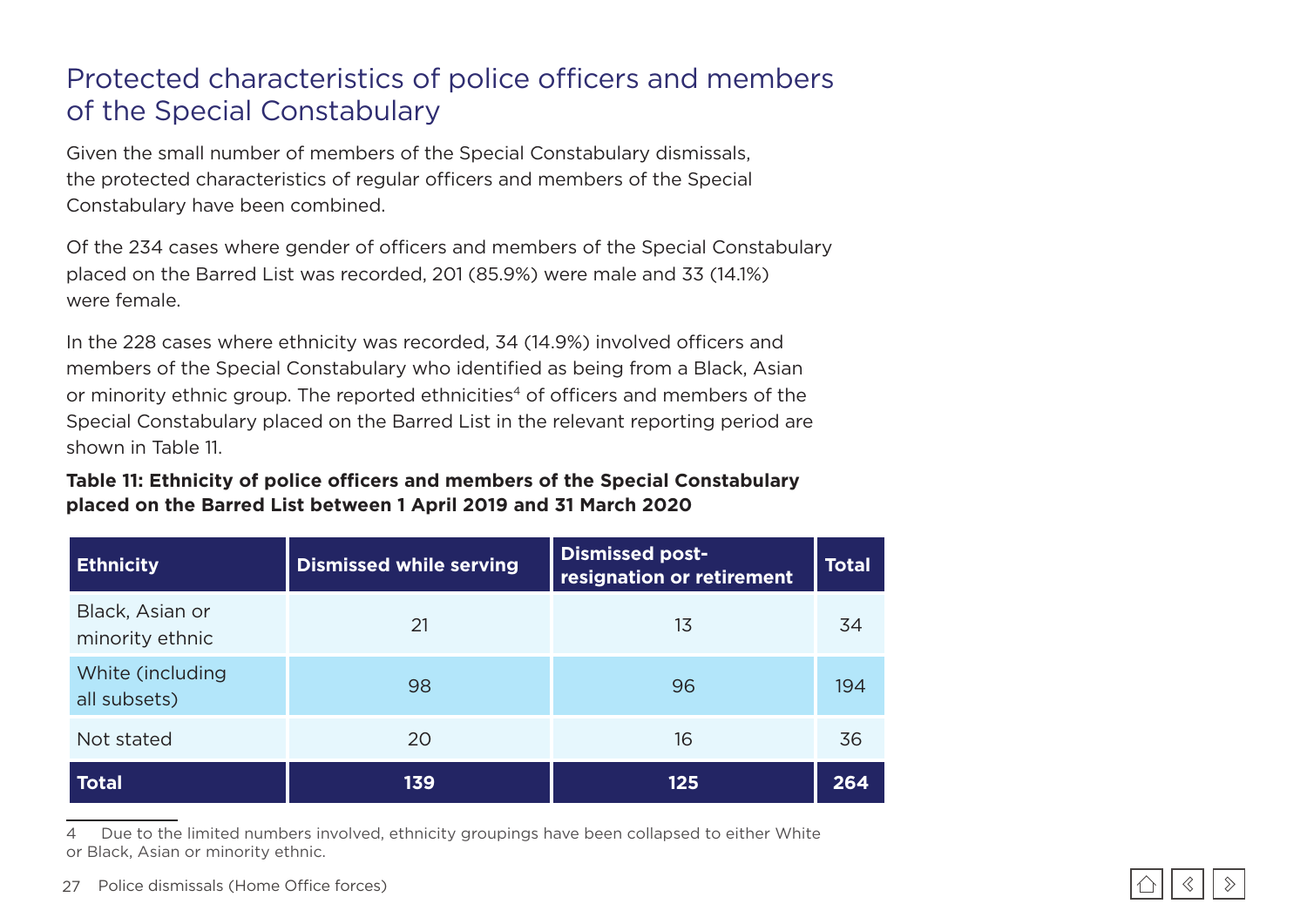## Barred List figures – police staff

The figures in this section relate to police staff who were placed on the Barred List in the reporting period of 1 April 2019 to 31 March 2020.

#### **Table 12: Police staff placed on the Barred List between 1 April 2019 and 31 March 2020**

| <b>Force</b>        | <b>Dismissed</b><br>while serving | <b>Dismissed</b><br>post-resignation | <b>Total</b>   |
|---------------------|-----------------------------------|--------------------------------------|----------------|
| Avon and Somerset   | $\overline{2}$                    | 8                                    | 10             |
| <b>Bedfordshire</b> |                                   |                                      | $\circ$        |
| Cambridgeshire      | 1                                 |                                      | 1              |
| Cheshire            | $\overline{2}$                    |                                      | $\overline{2}$ |
| City of London      |                                   |                                      | O              |
| Cleveland           | 1                                 |                                      | 1              |
| Cumbria             |                                   |                                      | $\overline{O}$ |
| Derbyshire          | $\overline{2}$                    |                                      | $\overline{2}$ |
| Devon and Cornwall  | 2                                 |                                      | $\overline{2}$ |
| <b>Dorset</b>       | $\overline{2}$                    |                                      | $\overline{2}$ |
| Durham              |                                   |                                      | $\overline{O}$ |
| <b>Dyfed-Powys</b>  | $\overline{2}$                    |                                      | $\overline{2}$ |

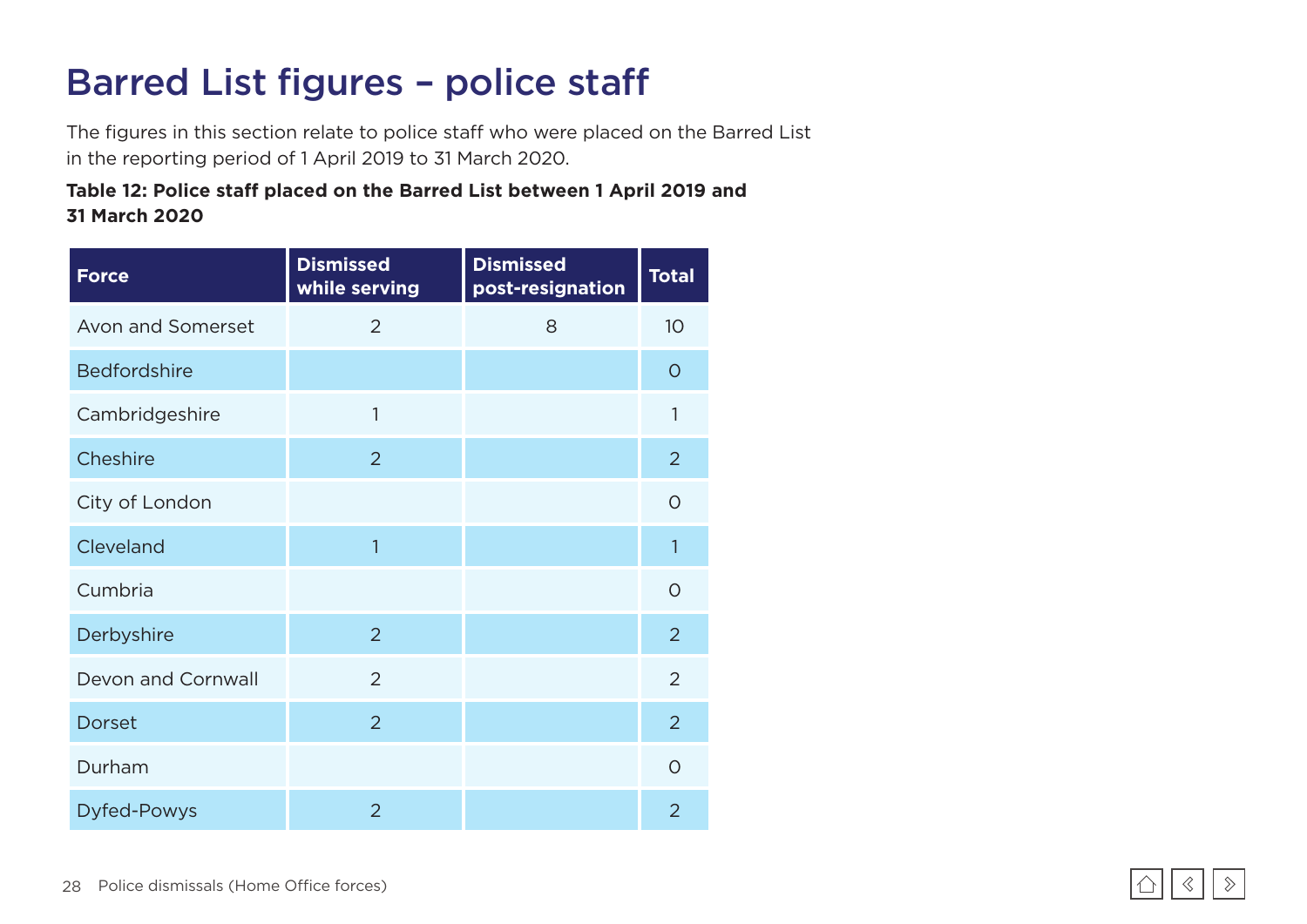| <b>Force</b>               | <b>Dismissed</b><br>while serving | <b>Dismissed</b><br>post-resignation | <b>Total</b>   |
|----------------------------|-----------------------------------|--------------------------------------|----------------|
| <b>Essex</b>               | $\overline{4}$                    | $\mathbf{1}$                         | 5              |
| Gloucestershire            | $\overline{1}$                    |                                      | $\overline{1}$ |
| <b>Greater Manchester</b>  | 3                                 | 6                                    | 9              |
| Gwent                      |                                   |                                      | $\overline{O}$ |
| Hampshire                  | $\overline{2}$                    | $\mathbf{1}$                         | 3              |
| Hertfordshire              | 6                                 |                                      | 6              |
| Humberside                 | $\overline{7}$                    | $\mathbf{1}$                         | 8              |
| Kent                       | $\overline{4}$                    | 6                                    | 10             |
| Lancashire                 | $\overline{1}$                    |                                      | 1              |
| Leicestershire             | $\overline{3}$                    | 6                                    | 9              |
| Lincolnshire               |                                   |                                      | $\overline{O}$ |
| Merseyside                 | $\overline{1}$                    | $\overline{1}$                       | $\overline{2}$ |
| Metropolitan               | 14                                |                                      | 14             |
| <b>Norfolk and Suffolk</b> |                                   |                                      | $\overline{O}$ |
| North Wales                |                                   | $\overline{2}$                       | $\overline{2}$ |
| North Yorkshire            | 1                                 |                                      | 1              |

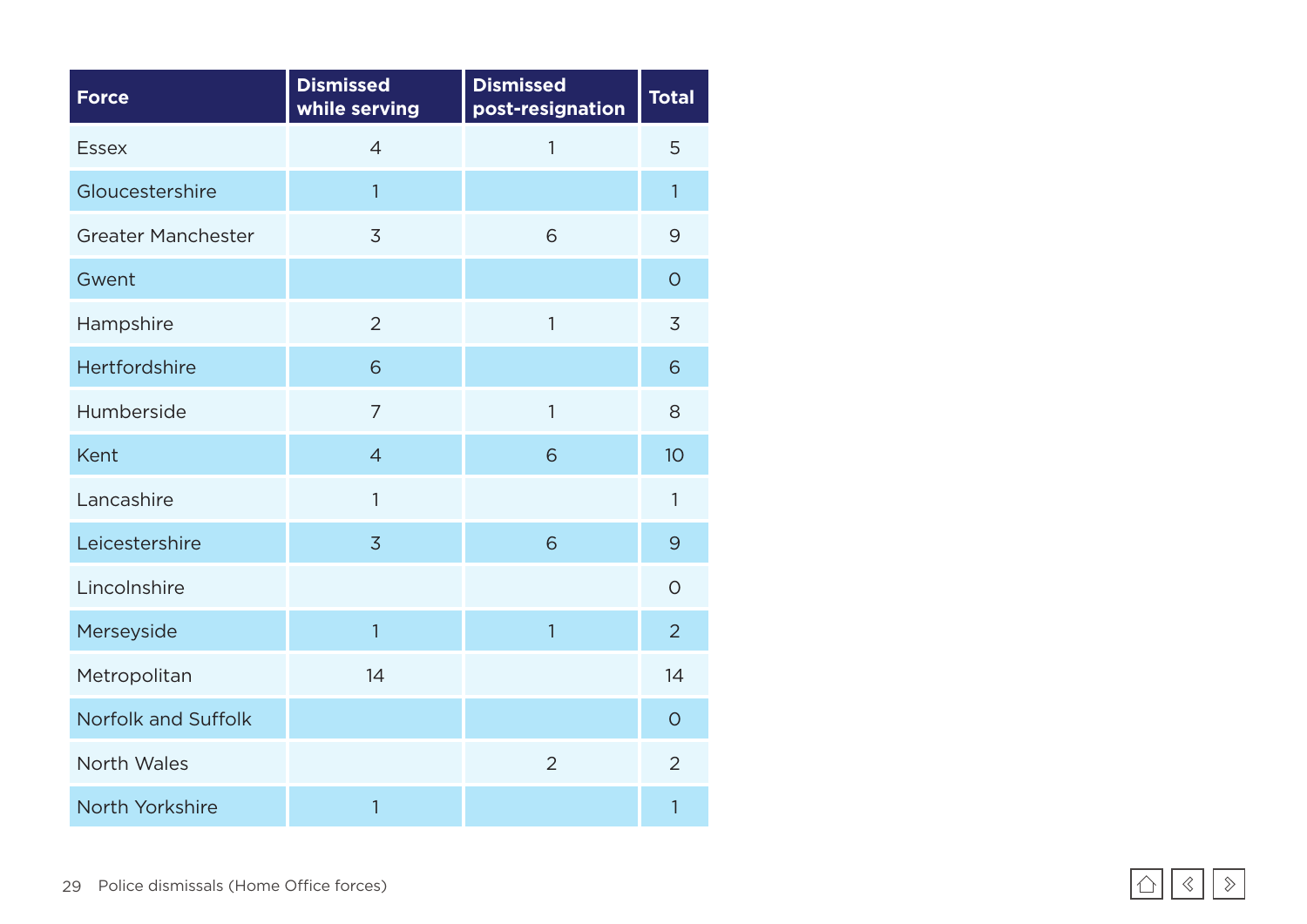| <b>Force</b>          | <b>Dismissed</b><br>while serving | <b>Dismissed</b><br>post-resignation | <b>Total</b>   |
|-----------------------|-----------------------------------|--------------------------------------|----------------|
| Northamptonshire      |                                   |                                      | $\overline{O}$ |
| Northumbria           |                                   | 3                                    | $\overline{3}$ |
| Nottinghamshire       | 1                                 | $\mathbf{1}$                         | $\overline{2}$ |
| <b>South Wales</b>    |                                   | $\overline{2}$                       | $\overline{2}$ |
| South Yorkshire       | 5                                 | $\mathbf{1}$                         | 6              |
| Staffordshire         |                                   | 1                                    | 1              |
| Surrey                | $\overline{2}$                    |                                      | $\overline{2}$ |
| <b>Sussex</b>         | 5                                 | $\overline{3}$                       | 8              |
| <b>Thames Valley</b>  | 1                                 | 3                                    | $\overline{4}$ |
| Warwickshire          | 1                                 |                                      | $\overline{1}$ |
| <b>West Mercia</b>    | $\overline{2}$                    | $\mathbf{1}$                         | 3              |
| <b>West Midlands</b>  | $\overline{1}$                    | $\overline{1}$                       | $\overline{2}$ |
| <b>West Yorkshire</b> | $\overline{4}$                    |                                      | $\overline{4}$ |
| Wiltshire             | 1                                 |                                      | $\overline{1}$ |
| <b>Total</b>          | 84                                | 48                                   | 132            |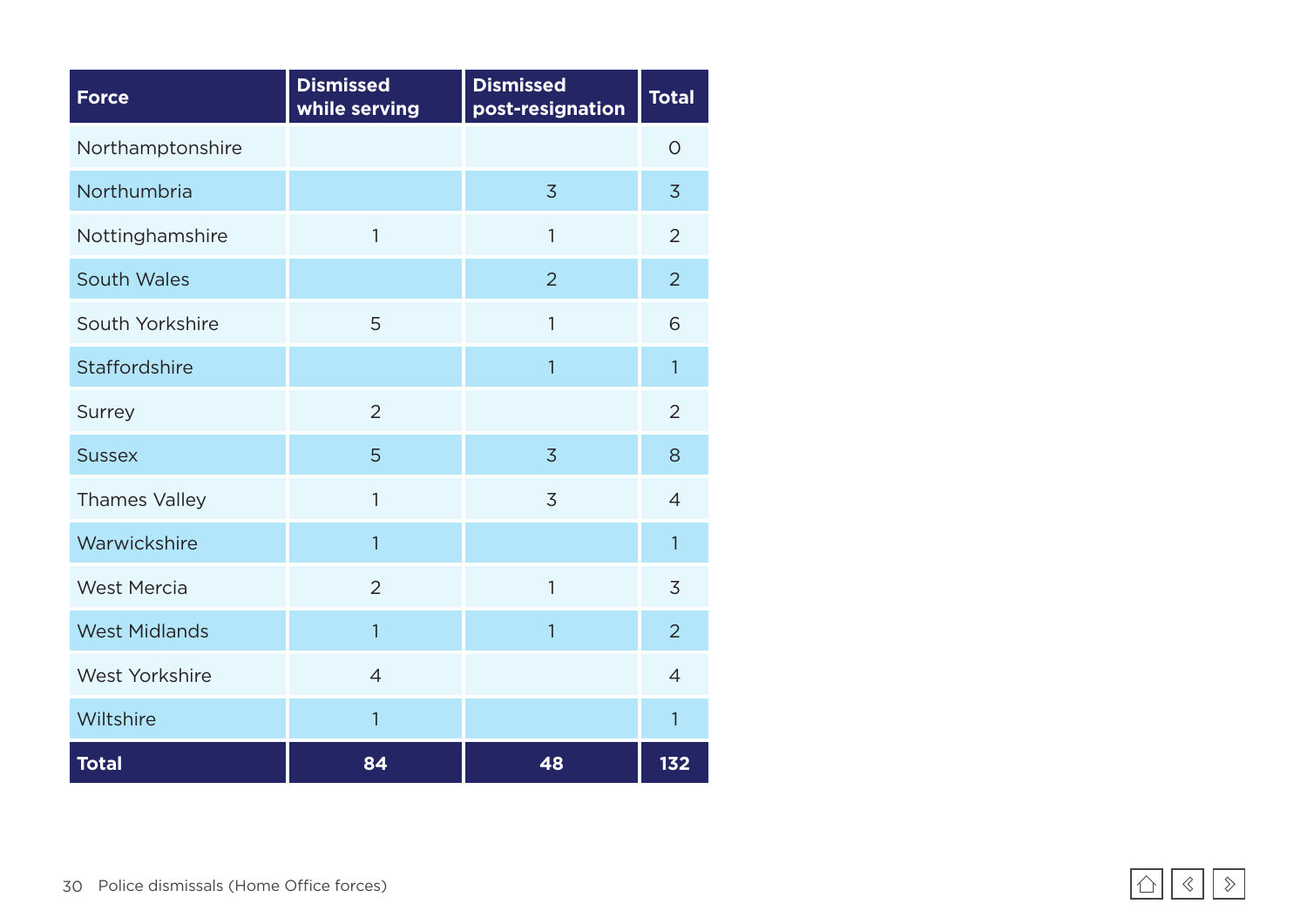Since its introduction on 15 December 2017 to the end of this reporting period, 31 March 2018, 273 members of police staff have been added to the Barred List. This is broken down by force in the table below. Please note that the first reporting period only covers part of the year from 15 December 2017 to 31 March 2020, whereas the other two periods run from 1 April to 31 March.

#### **Table 13: Members of police staff placed on the Barred List by force per reporting periods**

| <b>Force</b>              | Dec 2017 - Mar 2018 | 2018-19        | 2019-20        | <b>Total</b> |
|---------------------------|---------------------|----------------|----------------|--------------|
| Metropolitan              | 1                   | 12             | 14             | 27           |
| Avon and Somerset         | 1                   | 8              | 10             | 19           |
| Kent                      | $\overline{2}$      | 6              | 10             | 18           |
| Humberside                | $\overline{3}$      | $\overline{4}$ | 8              | 15           |
| Leicestershire            | 1                   | 3              | 9              | 13           |
| Merseyside                | $\overline{2}$      | 8              | $\overline{2}$ | 12           |
| <b>Greater Manchester</b> | 1                   | 1              | 9              | 11           |
| <b>Sussex</b>             |                     | $\overline{3}$ | 8              | 11           |
| <b>Essex</b>              | 2                   | 3              | 5              | 10           |
| <b>West Mercia</b>        |                     | $\overline{7}$ | $\overline{3}$ | 10           |
| <b>West Yorkshire</b>     | 1                   | 5              | $\overline{4}$ | 10           |
| Hampshire                 | 1                   | 5              | $\overline{3}$ | 9            |

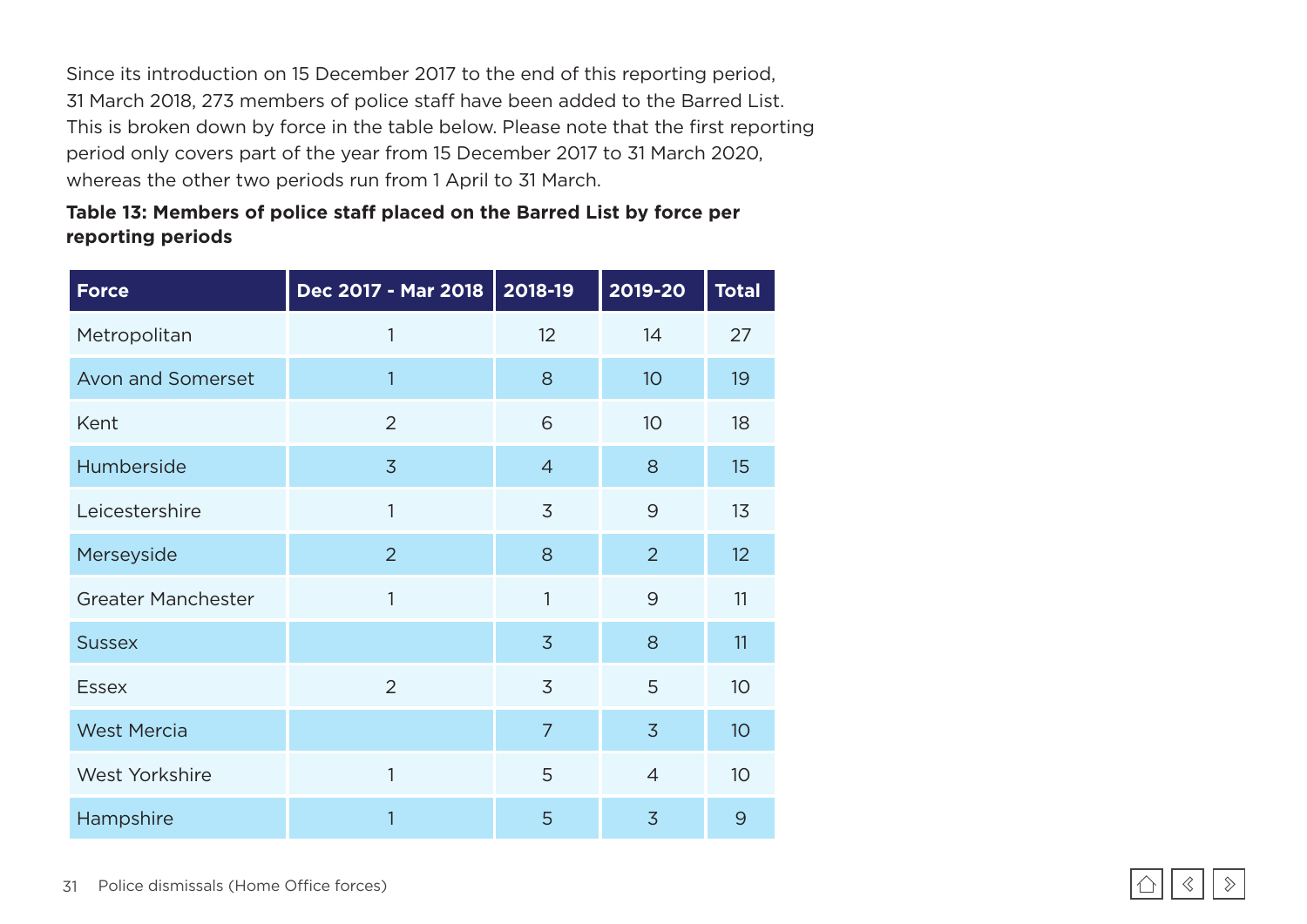| <b>Force</b>         | Dec 2017 - Mar 2018 | 2018-19        | 2019-20        | <b>Total</b>   |
|----------------------|---------------------|----------------|----------------|----------------|
| <b>Thames Valley</b> | $\mathbf{1}$        | $\overline{4}$ | $\overline{4}$ | 9              |
| Hertfordshire        | $\overline{2}$      |                | 6              | 8              |
| Nottinghamshire      | $\overline{2}$      | $\overline{4}$ | $\overline{2}$ | 8              |
| South Yorkshire      |                     | $\overline{2}$ | 6              | 8              |
| <b>Suffolk</b>       | $\overline{2}$      | 6              |                | 8              |
| Northumbria          | $\mathbf{1}$        | $\overline{3}$ | $\overline{3}$ | $\overline{7}$ |
| Devon and Cornwall   | $\overline{2}$      | $\overline{2}$ | $\overline{2}$ | 6              |
| Derbyshire           |                     | $\overline{2}$ | $\overline{2}$ | $\overline{4}$ |
| South Wales          | $\mathbf{1}$        | 1              | $\overline{2}$ | $\overline{4}$ |
| Wiltshire            | $\mathbf{1}$        | $\overline{2}$ | $\overline{1}$ | $\overline{4}$ |
| Cumbria              | $\mathbf{1}$        | $\overline{2}$ |                | 3              |
| <b>Norfolk</b>       | $\mathbf{1}$        | $\overline{2}$ |                | $\overline{3}$ |
| North Wales          | $\mathbf{1}$        |                | $\overline{2}$ | 3              |
| North Yorkshire      |                     | $\overline{2}$ | $\overline{1}$ | $\overline{3}$ |
| Northamptonshire     |                     | 3              |                | 3              |
| <b>West Midlands</b> |                     | 1              | $\overline{2}$ | 3              |

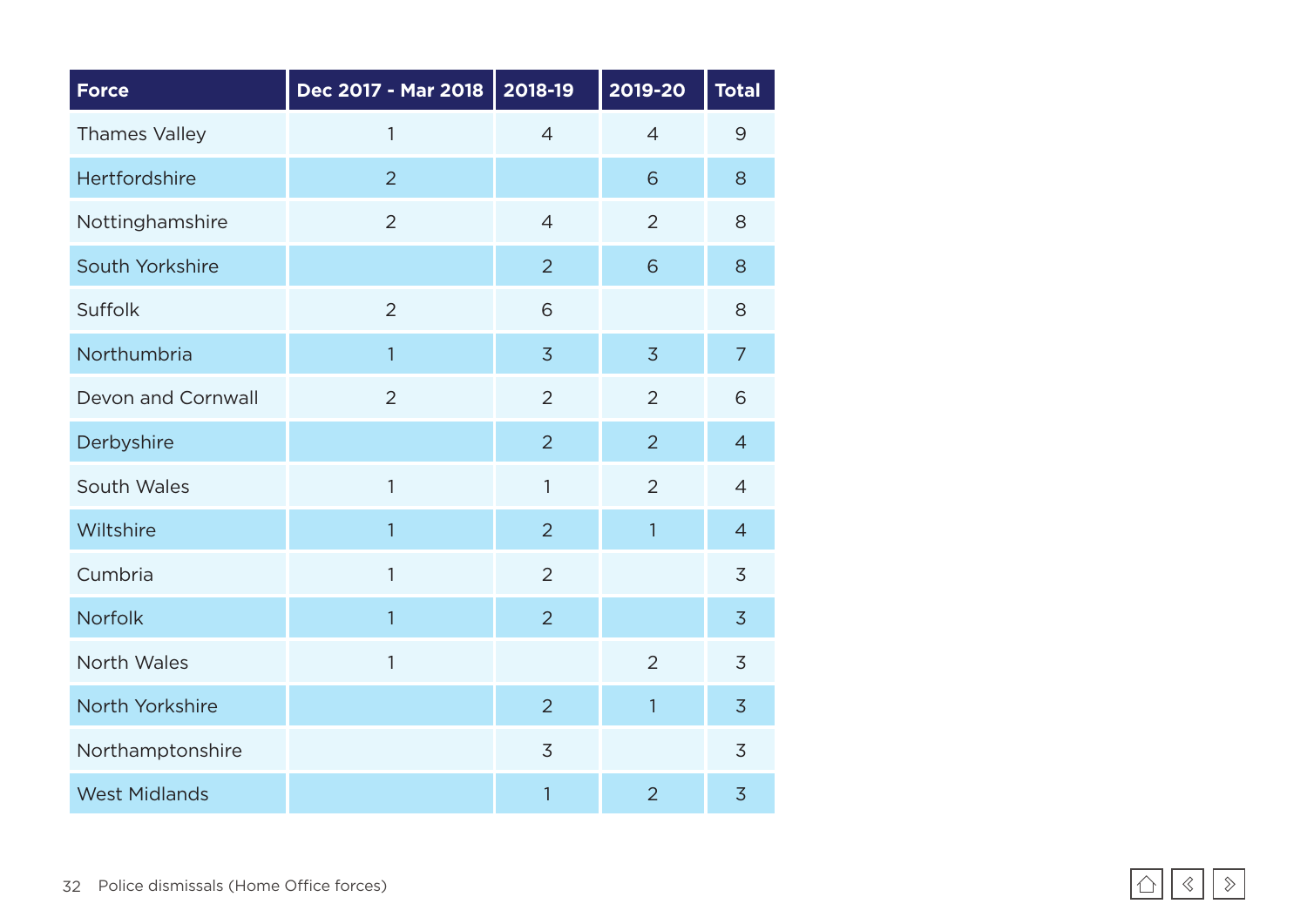| <b>Force</b>        | Dec 2017 - Mar 2018 | 2018-19        | 2019-20        | <b>Total</b>   |
|---------------------|---------------------|----------------|----------------|----------------|
| <b>Bedfordshire</b> |                     | $\overline{2}$ |                | $\overline{2}$ |
| Cambridgeshire      |                     | $\mathbf{1}$   | $\overline{1}$ | $\overline{2}$ |
| Cheshire            |                     |                | $\overline{2}$ | $\overline{2}$ |
| <b>Dorset</b>       |                     |                | $\overline{2}$ | $\overline{2}$ |
| Durham              |                     | $\overline{2}$ |                | $\overline{2}$ |
| <b>Dyfed-Powys</b>  |                     |                | $\overline{2}$ | $\overline{2}$ |
| Lincolnshire        |                     | $\overline{2}$ |                | $\overline{2}$ |
| <b>Surrey</b>       |                     |                | $\overline{2}$ | $\overline{2}$ |
| Warwickshire        |                     | $\mathbf{1}$   | $\mathbf{1}$   | $\overline{2}$ |
| Cleveland           |                     |                | $\mathbf{1}$   | $\mathbf{1}$   |
| Gloucestershire     |                     |                | $\mathbf{1}$   | $\mathbf{1}$   |
| Gwent               |                     | $\overline{1}$ |                | $\overline{1}$ |
| Lancashire          |                     |                | $\mathbf{1}$   | 1              |
| City of London      | $\mathbf{1}$        |                |                | $\mathbf{1}$   |
| Staffordshire       |                     |                | $\mathbf{1}$   | $\mathbf{1}$   |
| <b>Total</b>        | 31                  | <b>110</b>     | 132            | 273            |

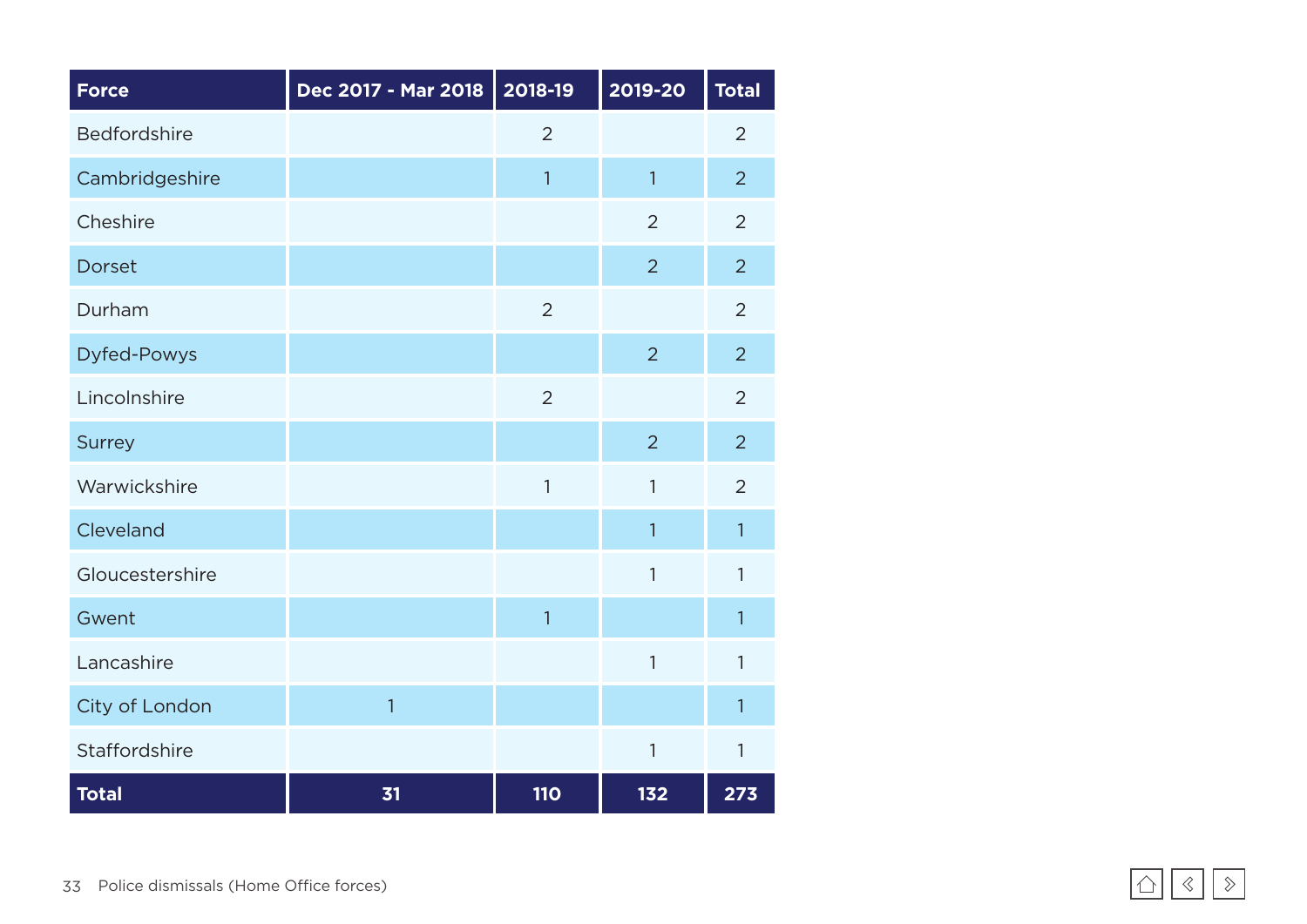### <span id="page-33-0"></span>Reasons for dismissal

Table 14 presents the reasons that were recorded for the dismissal of members of police staff. The number of reasons recorded (233) was greater than the number of individuals dismissed (132) because multiple reasons could be recorded for each dismissal. In some cases, the individual's behaviour would have fallen into more than one category. In other instances, the circumstances would not have allowed use of a single category. All categories are based upon descriptions of the misconduct found at the hearing and reported to the College.

#### **Table 14: Categories of dismissals by police staff placed on the Barred List between 1 April 2019 and 31 March 2020**

| <b>Reason for dismissal</b>              | <b>Instances</b> |
|------------------------------------------|------------------|
| Unsatisfactory performance (attendance)  | 7                |
| Unsatisfactory performance (performance) | 6                |
| Abuse of position for other purpose      | 5                |
| Abuse of position for sexual purpose     | 5                |
| Assault                                  | 4                |
| <b>Business interest</b>                 | $\overline{3}$   |
| Child sex offence                        | 8                |
| Data or system misuse                    | 30               |
| Domestic abuse, including harassment     | 6                |

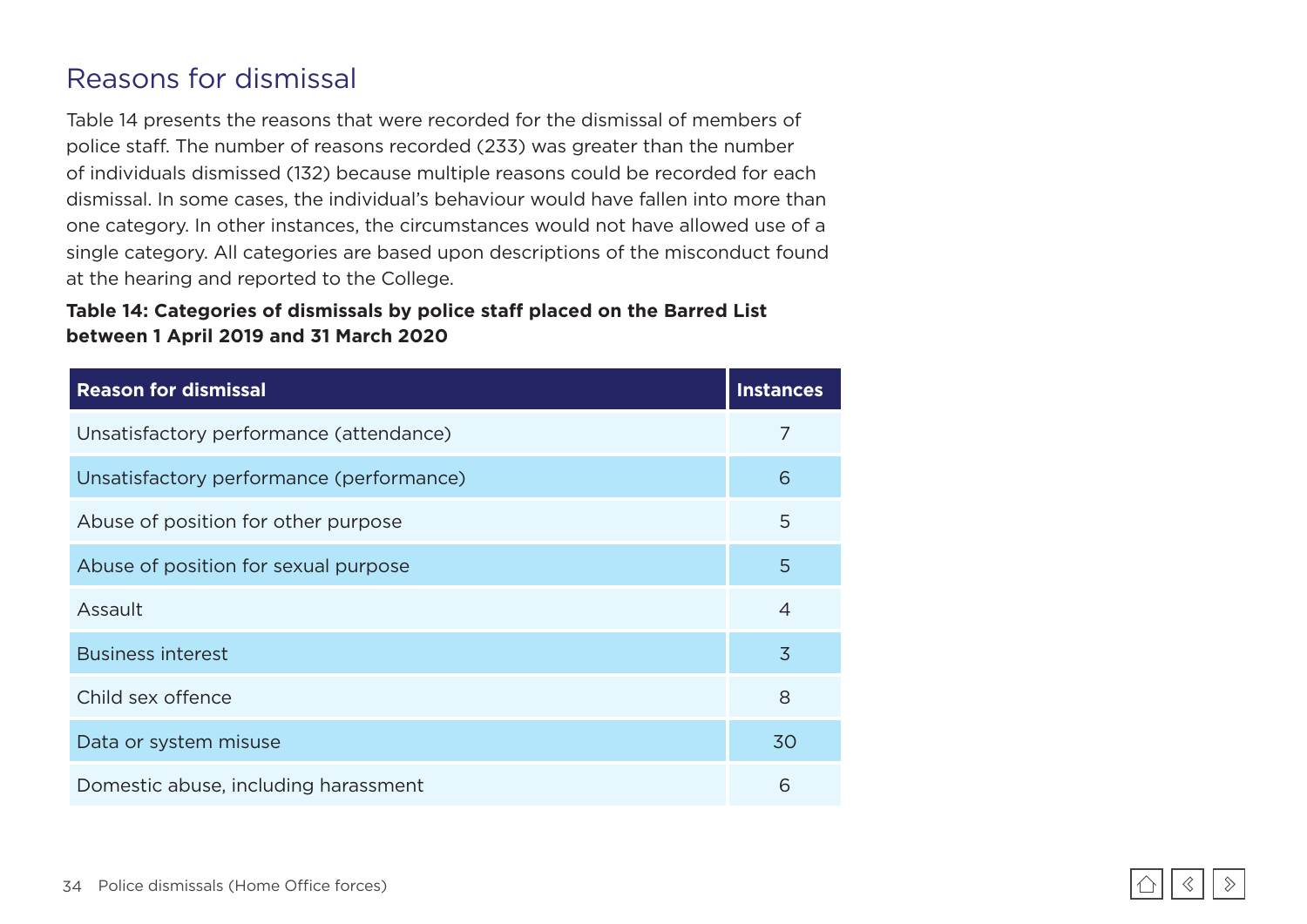| <b>Reason for dismissal</b>              | <b>Instances</b> |
|------------------------------------------|------------------|
| Driving-related: alcohol or drugs        | 6                |
| Driving-related: documents               | 1                |
| Driving-related: standard                | 1                |
| Drug- or alcohol-related                 | 14               |
| Equality and diversity                   | $\overline{7}$   |
| <b>Excess force</b>                      | 1                |
| Failure to act with respect and courtesy | 8                |
| Failure to perform duty                  | 15               |
| Fraud-related                            | 5                |
| Honesty                                  | 25               |
| Inappropriate disclosure of information  | 11               |
| Indecent images                          | 8                |
| Integrity                                | 32               |
| Notifiable association                   | 3                |
| Other                                    | $\overline{4}$   |
| Perverting the course of justice         | 3                |

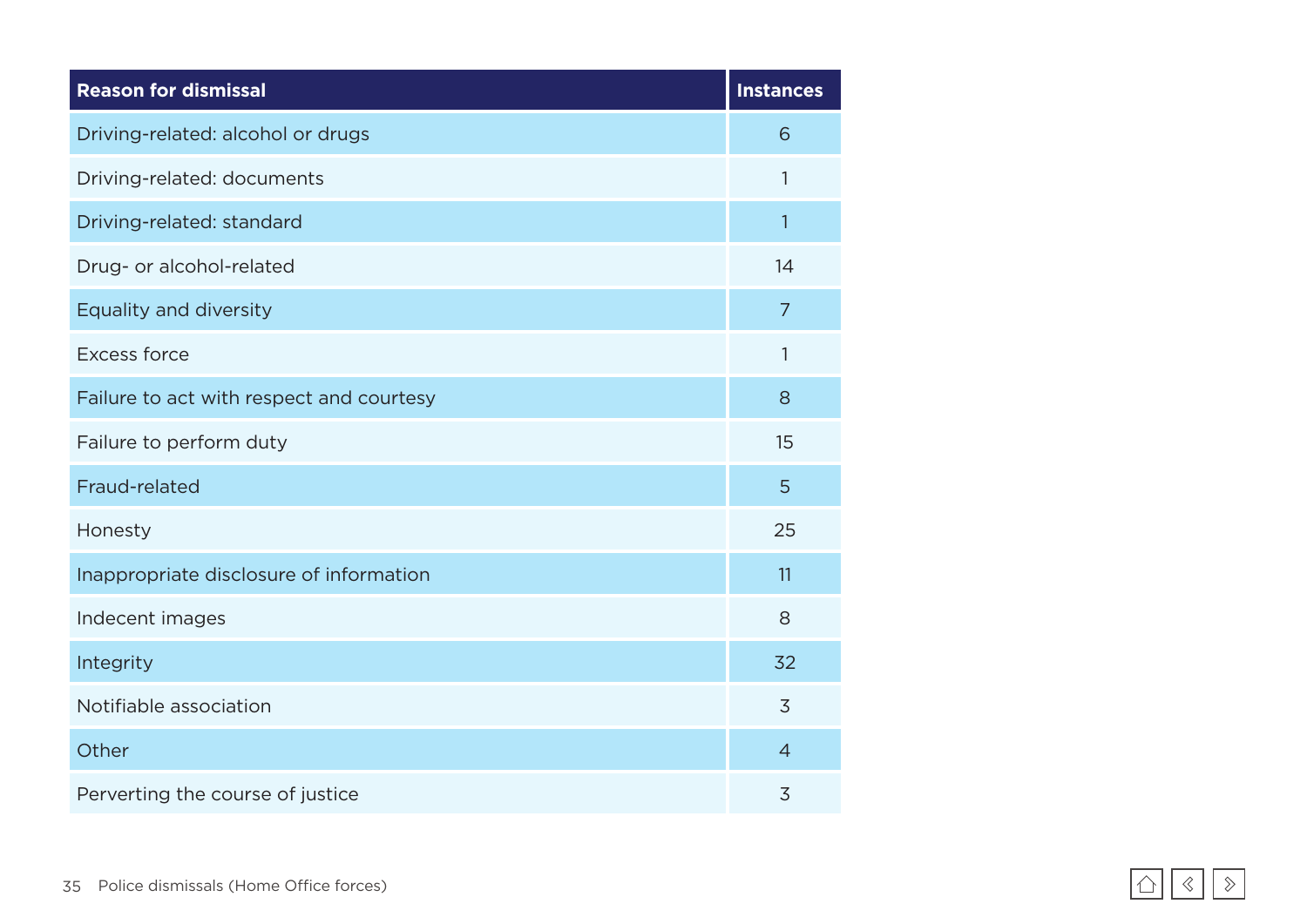| <b>Reason for dismissal</b>        | <b>Instances</b> |
|------------------------------------|------------------|
| Public order                       |                  |
| Sexual conduct towards a colleague | 4                |
| Theft-related                      | 10               |
| <b>Total</b>                       | 233              |

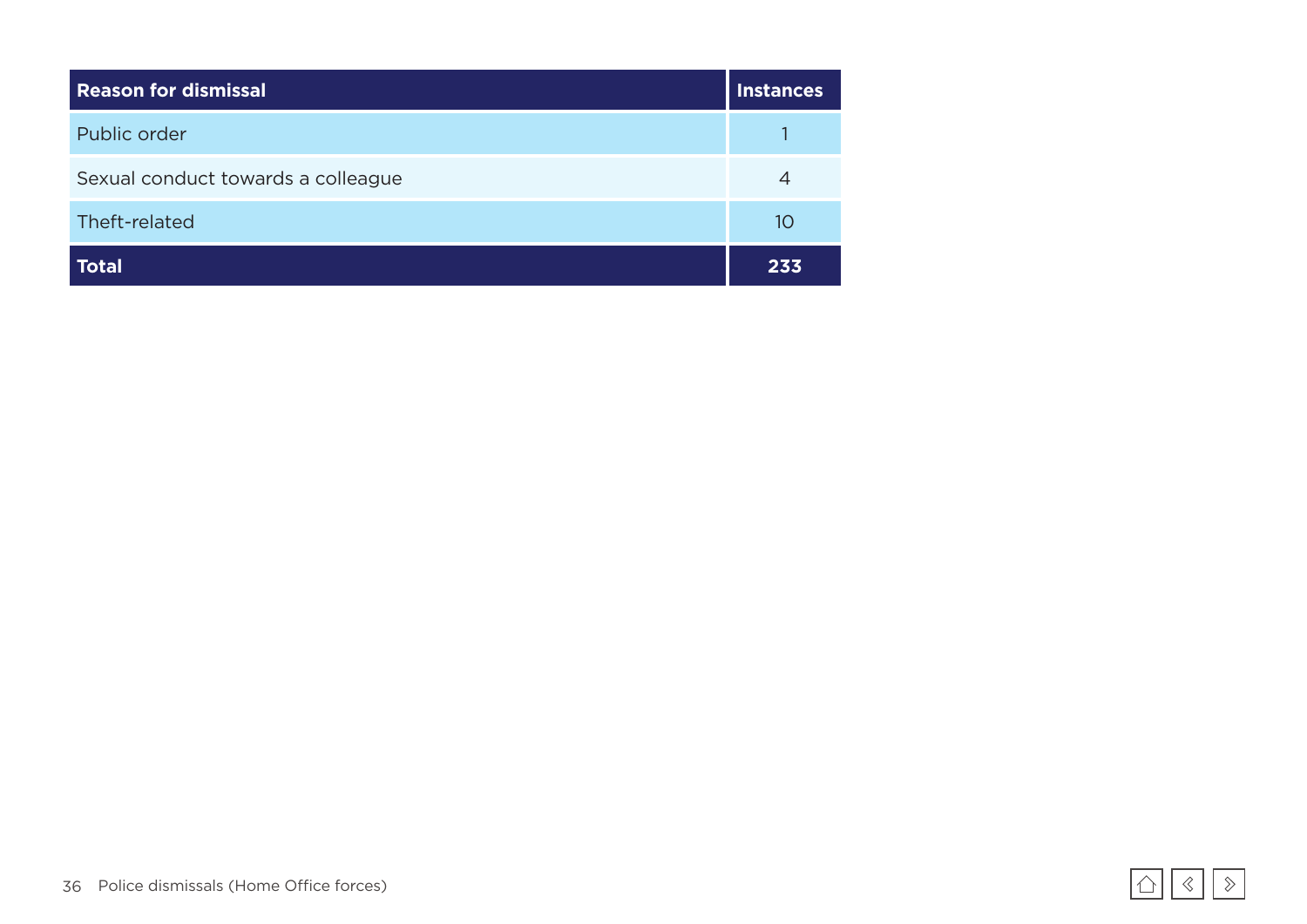The table below shows the number of dismissals per category over the three reporting periods. As before, the first reporting period only covers 15 December 2017 to 31 March 2018, whereas the other two periods run from 1 April to 31 March. It is worth noting that honesty and integrity were recorded as one category in the first reporting period but in subsequent years, this has been broken down into two separate categories.

#### **Table 15: Categories of dismissal of police staff placed on the Barred List per reporting periods**

| <b>Reason for dismissal</b>                 | Dec 2017 - Mar 2018 | 2018-19        | 2019-20        | <b>Total</b> |
|---------------------------------------------|---------------------|----------------|----------------|--------------|
| Honesty                                     | $\overline{4}$      | 33             | 25             | 62           |
| Integrity                                   |                     | 24             | 32             | 56           |
| Data or system misuse                       | 5                   | 20             | 30             | 55           |
| Failure to perform duty                     | $\overline{4}$      | 16             | 15             | 35           |
| Drug- or alcohol-related                    | $\overline{3}$      | $\overline{4}$ | 14             | 21           |
| Inappropriate disclosure<br>of information  | 1                   | 9              | 11             | 21           |
| Theft-related                               | 1                   | 9              | 10             | 20           |
| Unsatisfactory performance<br>(attendance)  | $\overline{3}$      | 6              | $\overline{7}$ | 16           |
| Failure to act with respect<br>and courtesy |                     | 8              | 8              | 16           |
| Indecent images                             |                     | $\overline{7}$ | 8              | 15           |

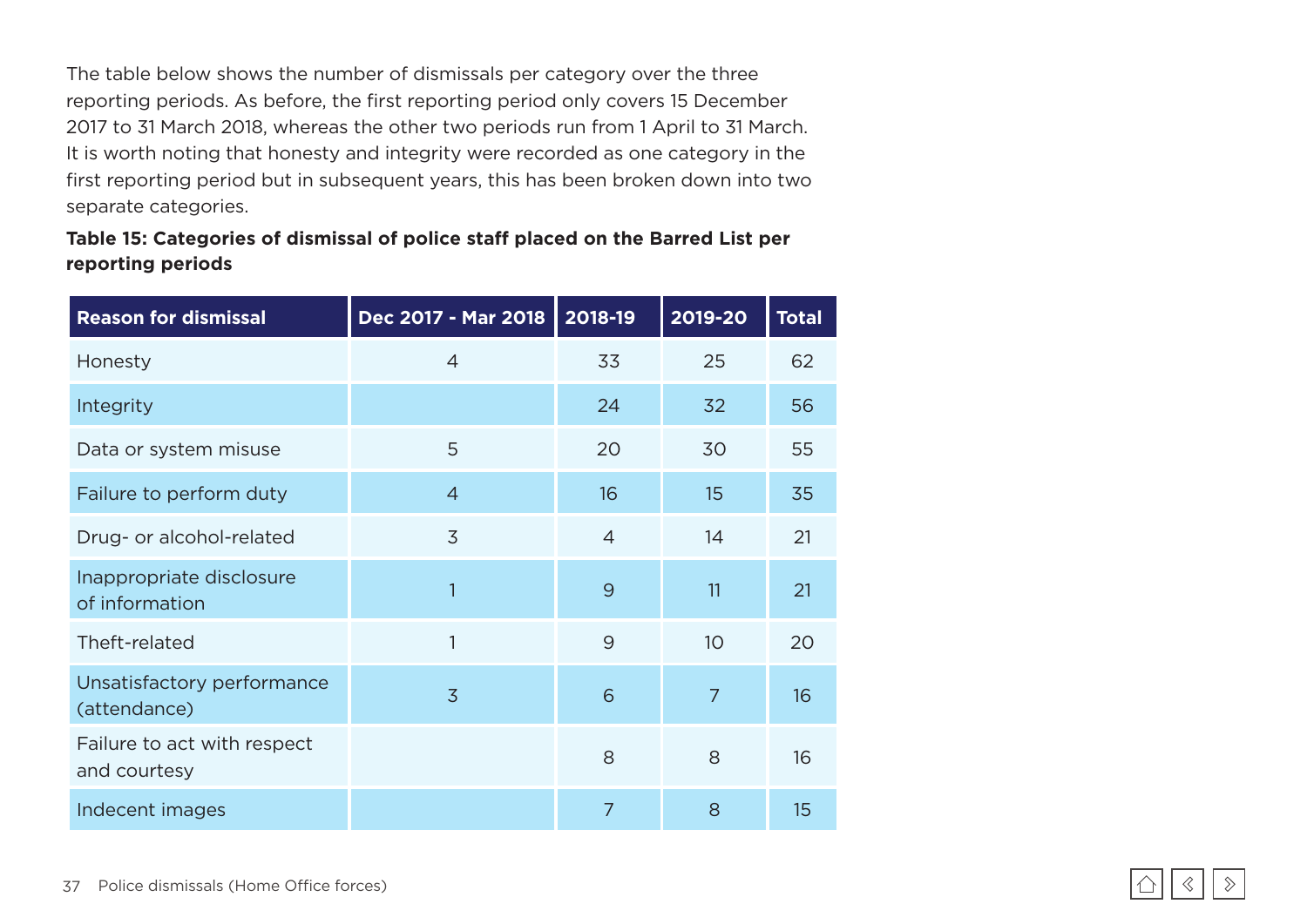| <b>Reason for dismissal</b>                 | Dec 2017 - Mar 2018 | 2018-19        | 2019-20        | <b>Total</b>    |
|---------------------------------------------|---------------------|----------------|----------------|-----------------|
| Driving-related: alcohol<br>or drugs        | $\overline{4}$      | $\overline{4}$ | 6              | 14              |
| Equality and diversity                      |                     | $\overline{7}$ | $\overline{7}$ | 14              |
| Child sex offence                           |                     | 5              | 8              | 13              |
| Unsatisfactory performance<br>(performance) | $\overline{2}$      | $\overline{3}$ | 6              | 11              |
| Abuse of position for<br>sexual purpose     |                     | 5              | 5              | 10 <sup>°</sup> |
| Domestic abuse,<br>including harassment     |                     | $\overline{4}$ | 6              | 10              |
| Fraud-related                               |                     | $\overline{3}$ | 5              | 8               |
| Sexual conduct towards<br>a colleague       |                     | $\overline{4}$ | $\overline{4}$ | 8               |
| Abuse of position for<br>other purpose      |                     | $\overline{2}$ | 5              | $\overline{7}$  |
| Notifiable association                      |                     | $\overline{4}$ | $\overline{3}$ | $\overline{7}$  |
| Other                                       | $\overline{2}$      | 1              | $\overline{4}$ | $\overline{7}$  |
| Assault                                     |                     | $\overline{2}$ | $\overline{4}$ | 6               |
| <b>Business interest</b>                    |                     | $\overline{3}$ | $\overline{3}$ | 6               |
| Driving-related: standard                   |                     | $\overline{4}$ | 1              | 5               |

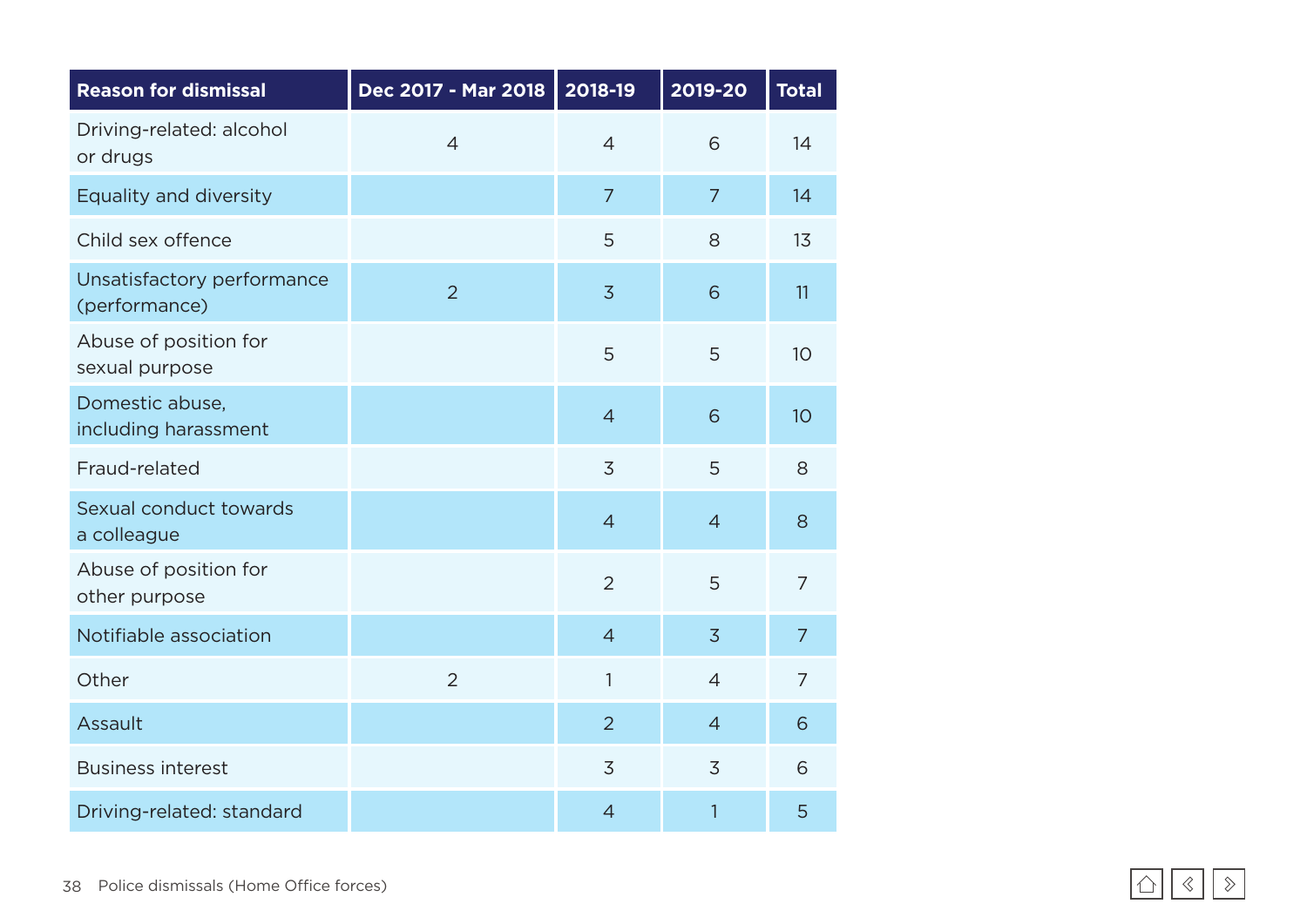| <b>Reason for dismissal</b>             | Dec 2017 - Mar 2018 | $ 2018-19$     | 2019-20        | <b>Total</b>   |
|-----------------------------------------|---------------------|----------------|----------------|----------------|
| <b>Excess force</b>                     | 3                   |                | 1              | $\overline{4}$ |
| Driving-related: documents              |                     | $\overline{2}$ |                | $\overline{3}$ |
| Inappropriate use of<br>police vehicles | $\overline{2}$      | 1              |                | 3              |
| Perverting the course<br>of justice     |                     |                | $\overline{3}$ | $\overline{3}$ |
| Public order                            |                     |                | 1              | 2              |
| Harassment towards<br>a colleague       |                     |                |                |                |
| Damage to property                      |                     |                |                | $\circ$        |
| <b>Total</b>                            | 35                  | 191            | 233            | 459            |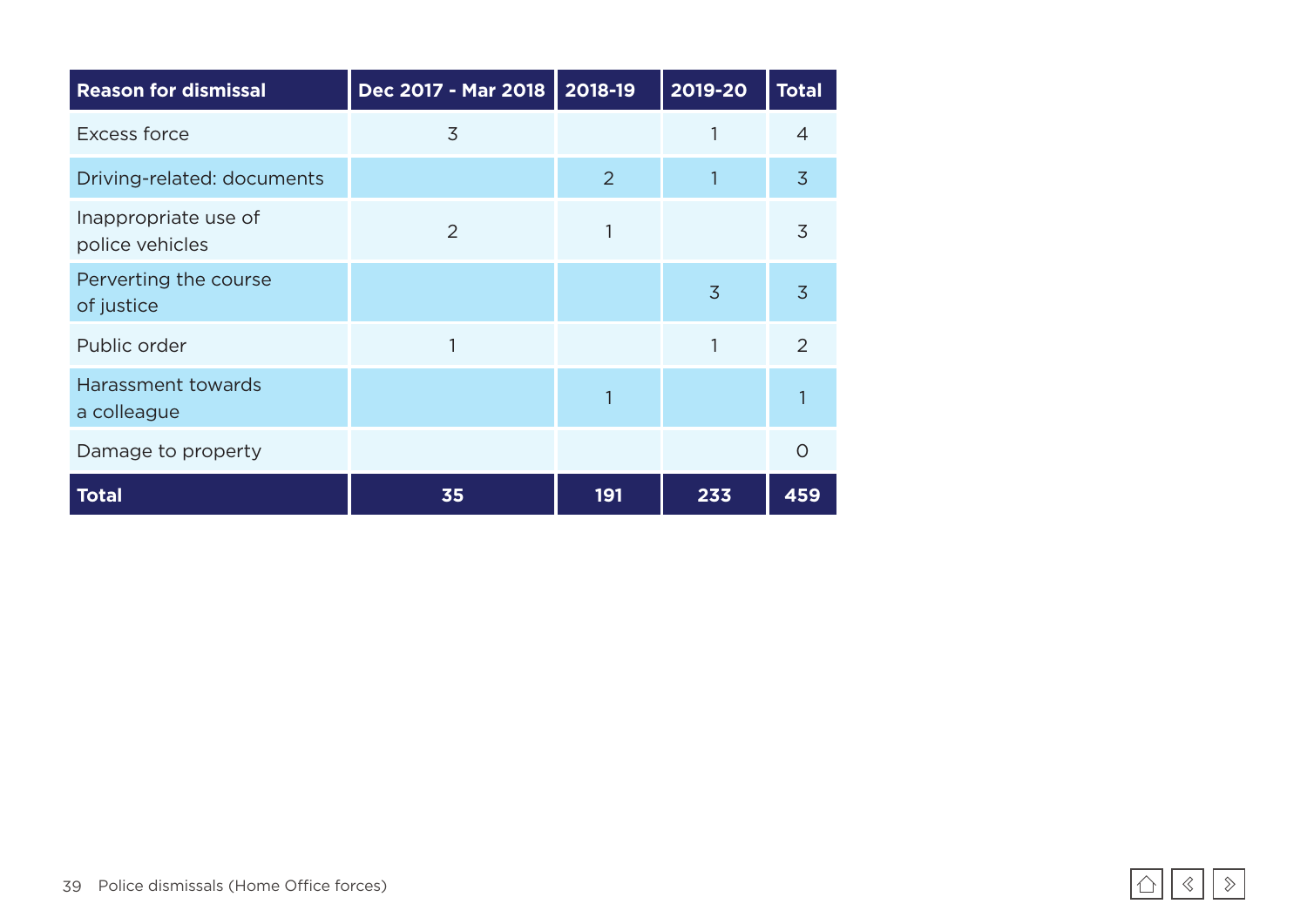### <span id="page-39-0"></span>Protected characteristics of police staff

Of the 125 cases where gender of members of staff placed on the Barred List was recorded, 67 (53.6%) were male and 58 (46.4%) were female.

In the 120 cases where ethnicity was recorded, 16 (13.3%) involved members of staff who identified as being from a Black, Asian or minority ethnic group. The reported ethnicities<sup>5</sup> of members of police staff placed on the Barred List in the relevant reporting period are shown in Table 16.

#### **Table 16: Ethnicity of police staff placed on the Barred List between 1 April 2019 and 31 March 2020**

| <b>Ethnicity</b>                   | <b>Dismissed while serving</b> | <b>Dismissed post-</b><br>resignation or retirement | <b>Total</b> |
|------------------------------------|--------------------------------|-----------------------------------------------------|--------------|
| Black, Asian or<br>minority ethnic |                                | 5                                                   | 16           |
| White (including<br>all subsets)   | 65                             | 39                                                  | 104          |
| Not stated                         | 8                              | 4                                                   | 12           |
| <b>Total</b>                       | 84                             | 48                                                  | 132          |



<sup>5</sup> Due to the limited numbers involved, ethnicity groupings have been collapsed to either White or Black, Asian or minority ethnic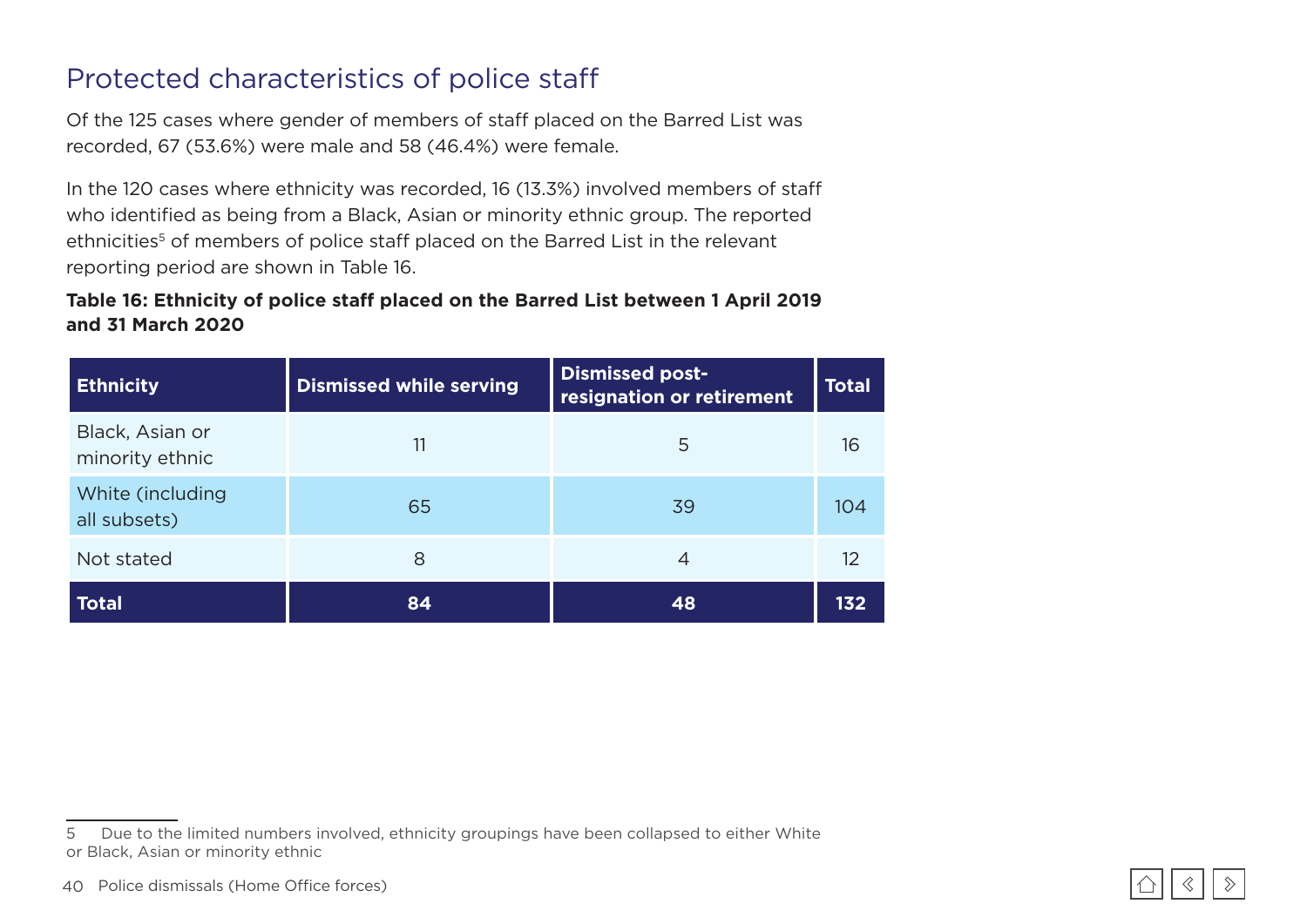## <span id="page-40-0"></span>Publication of information

The legislation also requires the College to publish specified information in relation to officers and former officers (including members of the Special Constabulary) who are dismissed for gross misconduct. The legislation does not provide for the publication of specified information relating to police staff members who are similarly dismissed.

The College must not publish any of the specified information, if to publish some or all of that information:

- would be against the interest of national security
- might prejudice the investigation or prosecution of a criminal offence of any civil proceedings
- would result in a significant risk of harm to any person

Of the 264 police officers and members of the Special Constabulary placed on the Barred List in this reporting period following a gross misconduct dismissal, nine (3.4%) were granted an exemption from publication. This has reduced from the 5.6% granted an exemption in the previous period.